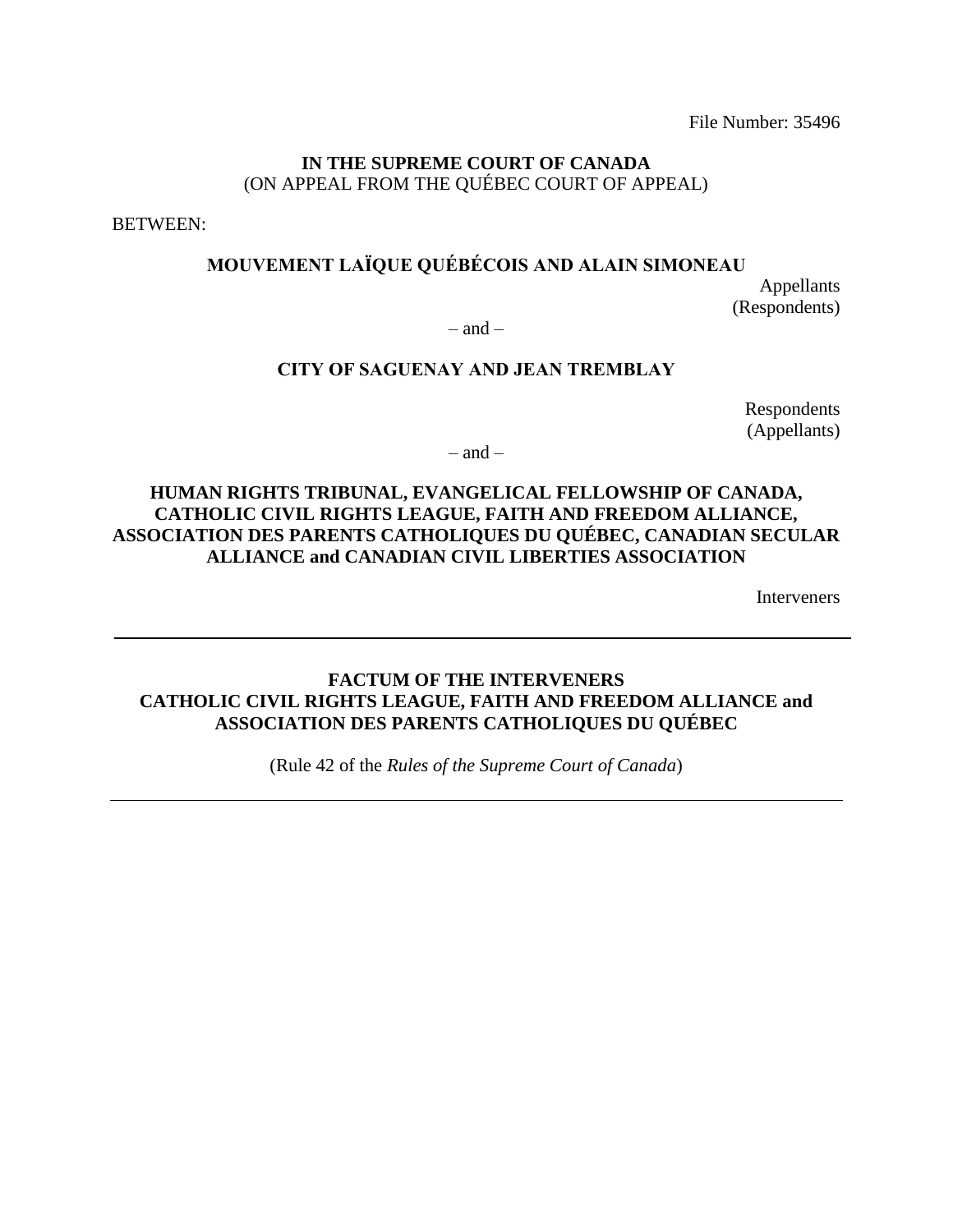#### **BENNETT JONES LLP**

3400 One First Canadian Place P.O. Box 130 Toronto, ON M5X 1A4

### **Robert W. Staley Ranjan K. Agarwal Jack R. Maslen**

Telephone: 416-777-4857 Facsimile: 416-863-1716 Email: staleyr@bennettjones.com

Counsel to the Interveners, Catholic Civil rights League, Faith and Freedom Alliance, and Association des parents catholiques du Québec

#### ORIGINAL TO: THE REGISTRAR

#### **BENNETT JONES LLP**

World Exchange Plaza 1900-45 O'Connor Street Ottawa, ON K1P 1A4

#### **Sheridan Scott**

Telephone: 613-683-2302 Facsimile: 613-683-2323 Email: scotts@bennettjones.com

Agent to the Interveners, Catholic Civil rights League, Faith and Freedom Alliance, and Association des parents catholiques du Québec

# SUPREME COURT OF CANADA

COPIES TO:

ALARIE LEGAULT 507, Place d'Armes Bureau 1210 Montréal, QC H2Y 2W8

#### **Luc Alarie**

Telephone: 514-527-0371 Ext: 234<br>Facsimile: 514-527-1561 Facsimile: 514-527-1561 Email: lucalarie@alarielegault.ca BERGERON, GAUDREAU 167, rue Notre Dame de l'Ïle Gatineau, QC J8X 3T3

#### **Richard Gaudreau**

Telephone: 819-770-7928 Facsimile: 819-770-1424 Email: bergeron.gaudreau@qc.aira.com

Counsel to the Appellants, Mouvement laïque québécois and Alain Simoneau

Agent to the Appellants, Mouvement laïque québécois and Alain Simoneau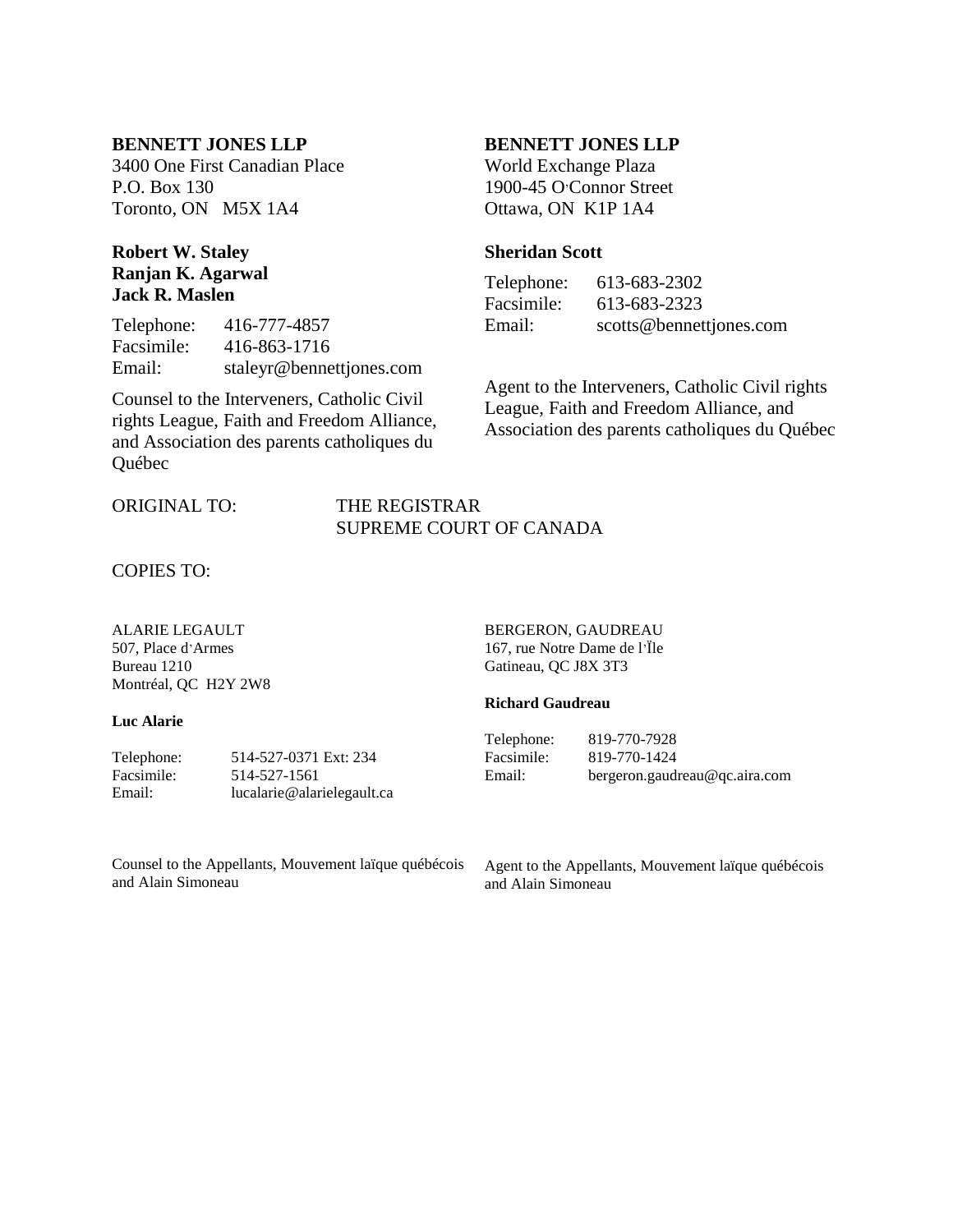#### **Richard Bergeron Claude-Armand Sheppard**

Telephone: 418-545-4580<br>Facsimile: 418-549-9590 Facsimile: 418-549-9590 Email: richard.bergeron@clcw.ca

Counsel to the Respondents, City of Saguenay and Jean Tremblay

LAFORTUNE, CADIEUX, s.e.n.c.r.l. 500, Place d'Armes Bureau 1400 Montréal, QC H2Y 2W2

#### **Louise Cadieux**

Telephone: 514-287-7171 Facsimile: 514-287-7588 Email: lcadieux@lafortunecadieux.com

Counsel to the Intervener, Human Rights Tribunal

VINCENT DAGENAIS GIBSON LLP 260 Dalhousie Street, Suite 400 Ottawa, ON K1N 7E4

#### **Albertos Polizogopoulos**

| Telephone: | 613-241-2701    |
|------------|-----------------|
| Facsimile: | 613-241-2599    |
| Email:     | albertos@vdg.ca |

Counsel to the Intervener, Evangelical Fellowship of Canada

DEVEAU, BOURGEOIS, GARNÉ, HÉBERT & ASSOCIÉES, SENCRI 867, boulevard Saint-René Ouest, Suite 8 Gatineau, QC J8T 7X6

#### **Fr**é**d**é**rick Langlois**

Facsimile: 819-243-2641<br>Email: flanglois@dev

Telephone: 819-243-2616 flanglois@deveau.qc.ca

Agent to the Respondents, City of Saguenay and Jean **Tremblay** 

SUPREME ADVOCACY LLP 100 - 340 Gilmour Street Ottawa, ON K2P 0R3

#### **Marie-France Major**

|        | Telephone: 613-695-8855 Ext: 102 |
|--------|----------------------------------|
|        | Facsimile: 613-695-8580          |
| Email: | mfmajor@supremeadvocacy.ca       |

Agent to the Intervener, Human Rights Tribunal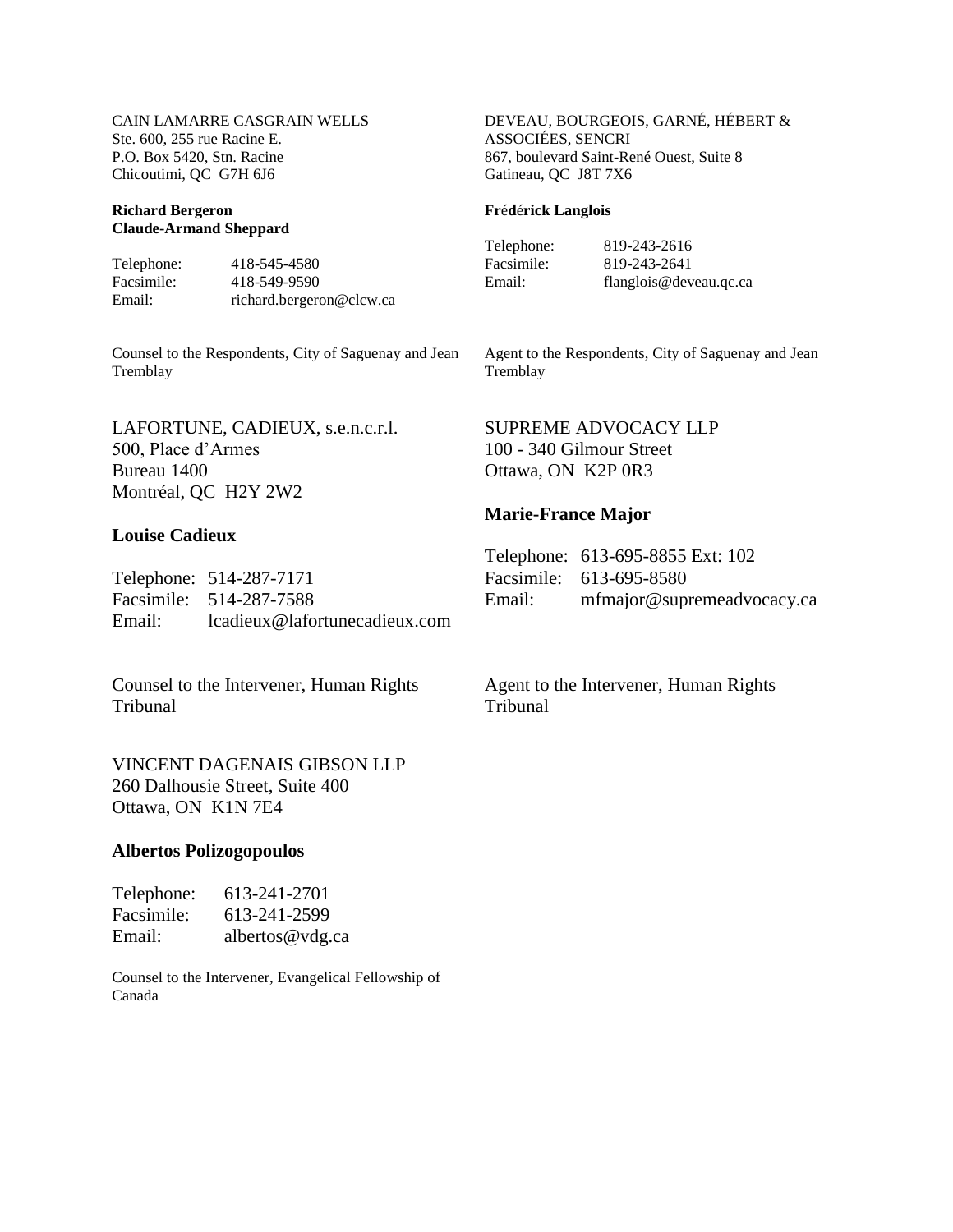FARRIS, VAUGHAN, WILLS & MURPHY LLP Box 10026, Pacific Cre. S. TD Bank Tower  $25<sup>th</sup>$  Floor – 700 Georgia Street West Vancouver, BC V7Y 1B3

### **Tim A. Dickson**

Telephone: 604-661-9341 Facsimile: 604-661-9349<br>Email: tdickson@farri Email: tdickson@farris.com

Counsel to the Intervener, Canadian Secular Alliance

GOWLING LAFLEUR HENDERSON LLP 160 Elgin Street, Suite 2600 Ottawa, ON K1P 1C3

## **D. Lynne Watt**

| Telephone: | 613-786-8695            |
|------------|-------------------------|
| Facsimile: | 613-788-3509            |
| Email:     | lynne.watt@gowlings.com |

Agent to the Intervener, Canadian Secular Alliance

## MCCARTHY TÉTRAULT LLP

2500 – 1000 De La Gauchetiére Street West Montréal, QC H3B 0A2

### **J.R. Kristian Brabander**

| Telephone: | 514-397-4273           |
|------------|------------------------|
| Facsimile: | 514-875-6246           |
| Email:     | kbrabander@mccarthy.ca |

Counsel to the Intervener, Canadian Civil Liberties Association

### CONWAY BAXTER WILSON LLP 1111 Prince of Wales, Suite 401 Ottawa, ON K2C 3T2

#### **Colin S. Baxter**

| Telephone: | 613-780-2012       |
|------------|--------------------|
| Facsimile: | 613-688-0271       |
| Email:     | cbaxter@conway.pro |

Counsel to the Intervener, Canadian Civil Liberties Association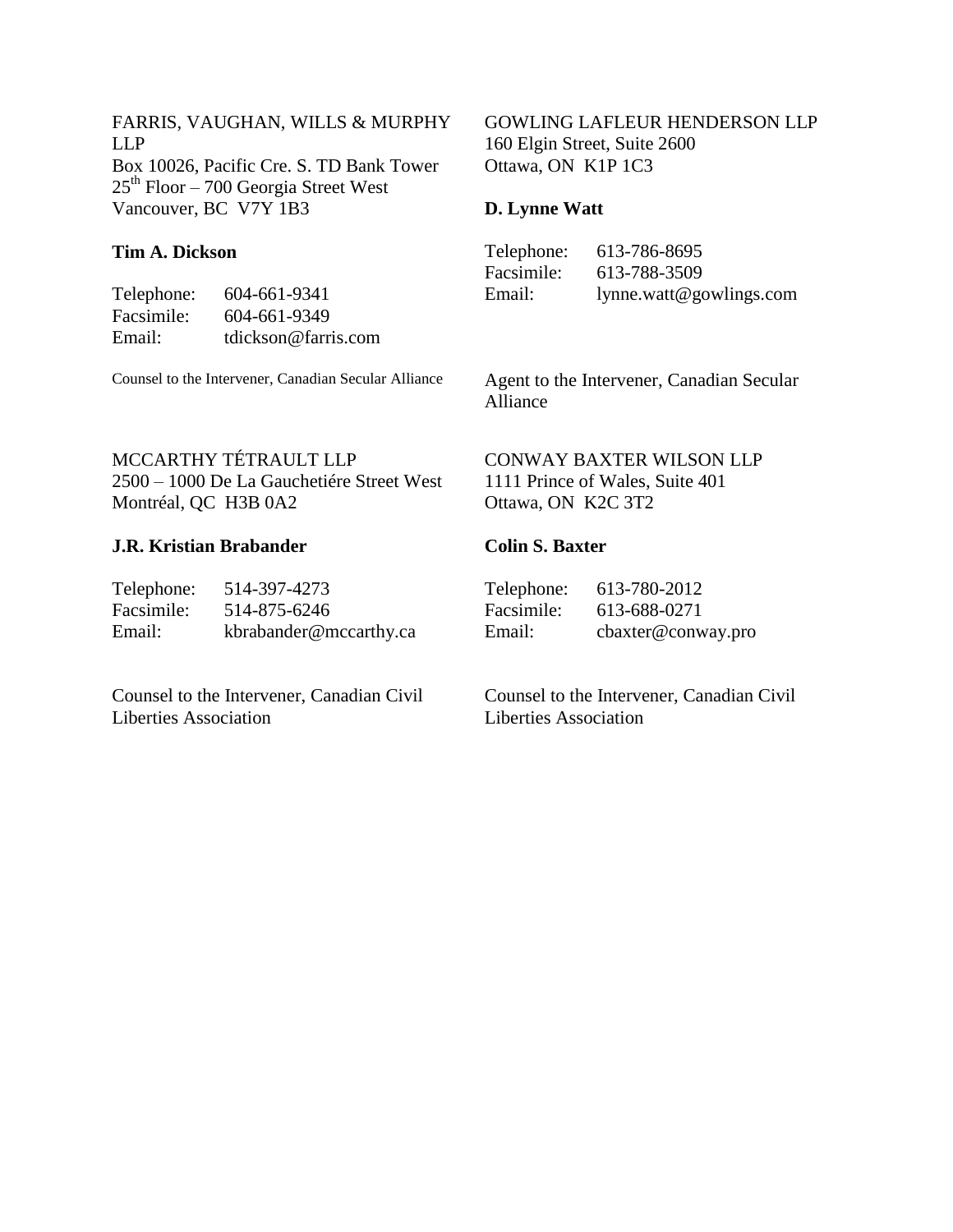## **TABLE OF CONTENTS**

| PART I:          | <b>OVERVIEW AND STATEMENT OF FACTS</b>                       |                |
|------------------|--------------------------------------------------------------|----------------|
| PART II:         | <b>STATEMENT OF POSITION</b>                                 |                |
| PART III:        | STATEMENT OF ARGUMENT                                        | 2              |
| А.               | The Freedom of Religion is Grounded in Authentic Pluralism   | 2              |
|                  | The Challenges to Pluralism<br>1.                            | $\overline{2}$ |
|                  | Pluralism Allows for Religion in Public Life<br>2.           | 3              |
|                  | Religious Freedom in Canada has Pluralistic Roots<br>(a)     | 3              |
|                  | Limits to State Neutrality<br>(b)                            | $\overline{4}$ |
| <b>B.</b>        | Human Rights Tribunals Must Reconcile Competing Rights       | 5              |
|                  | Pluralism Requires Human Rights Tribunals to Reconcile<br>1. |                |
|                  | <b>Competing Rights</b>                                      | 5              |
|                  | A Framework for Human Rights Tribunals to Reconcile<br>2.    |                |
|                  | Rights                                                       | 6              |
|                  | Application of the Framework to this Case<br>3.              | 8              |
| C.               | Conclusion                                                   | 9              |
| PART IV:         | <b>SUBMISSIONS CONCERNING COSTS</b>                          | 10             |
| PART V:          | <b>ORDER REQUESTED</b>                                       | 10             |
| PART VI:         | <b>TABLE OF AUTHORITIES</b>                                  | 11             |
| <b>PART VII:</b> | CONSTITUTION, STATUTES AND INSTRUMENTS                       | 13             |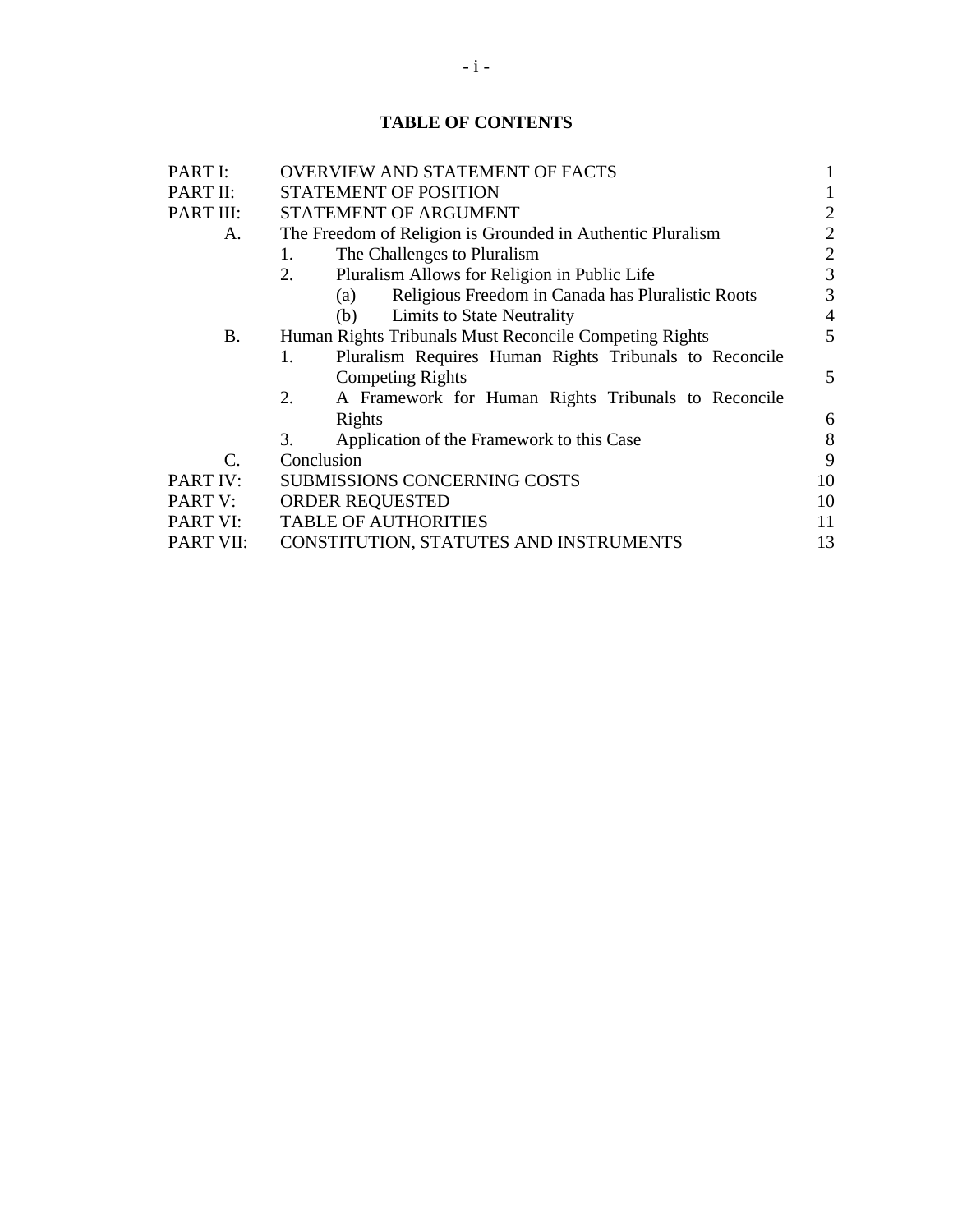#### **PART I: OVERVIEW AND STATEMENT OF FACTS**

<span id="page-5-0"></span>1. This appeal is about whether the respondents acted in a discriminatory manner against the appellant Alain Simoneau, a non-believer, by permitting prayers at city council meetings and religious symbols on city property.

2. But, this appeal is *also* about how to reconcile or balance competing rights under antidiscrimination statutes.

3. The Catholic Civil Rights League, the Faith and Freedom Alliance and the Association des parents catholiques du Québec (the **Interveners**) submit that multi-faith and non-denominational prayers and religious symbols do not discriminate against non-believers.

4. In support of its position, the Interveners make the following submissions:

- (a) Authentic pluralism allows for religion to share space with non-believers in the public sphere. Any exclusion of an inclusive prayer, which is not coercive or a constraint on non-believers, would offend state neutrality because it would amount to a preference for non-belief over belief.
- (b) Given Canada's tradition of authentic pluralism, human rights tribunals, where appropriate, must reconcile competing rights and values to avoid a conflict between them. They must adopt a contextual, proportional, flexible, and coherent approach to the adjudication of competing claims.
- (c) In the present case, to avoid true conflict between the appellants' equality rights and society's interest in promoting meaningful religious pluralism, municipalities may have non-denominational or multi-faith prayers or religious symbols—provided the act of prayer does not compel obedience and is not used to proselytize or advance any one faith, or to disparage any other faith or belief.
- <span id="page-5-1"></span>5. The Interveners accept the facts as stated in the factum of the respondents.

### **PART II: STATEMENT OF POSITION**

6. The Interveners support the respondents' position that the prayer and religious symbols at issue are not discriminatory under article 10 of the Québec *Charter of human rights and freedoms*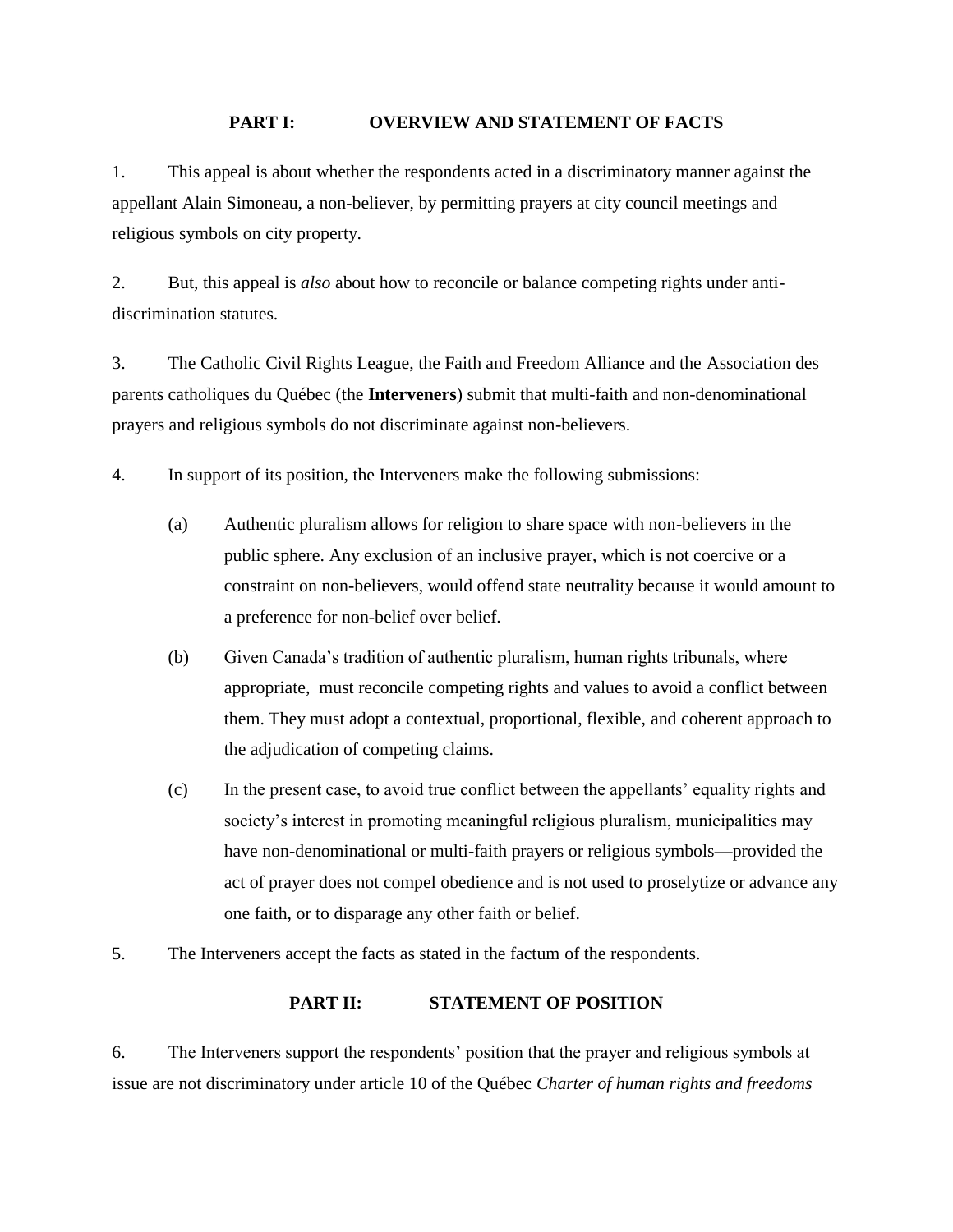(*Québec Charter*).<sup>1</sup> The Interveners do not take a position on the other questions at issue in this appeal.

#### **PART III: STATEMENT OF ARGUMENT**

#### <span id="page-6-2"></span><span id="page-6-1"></span><span id="page-6-0"></span>**A. The Freedom of Religion is Grounded in Authentic Pluralism**

#### **1. The Challenges to Pluralism**

7. A defining characteristic of Canada's national character is its "evolutionary tolerance for diversity and pluralism", which recognizes that "ethnic, religious and cultural differences" will be "acknowledged and respected".<sup>2</sup>

8. However, Canada's many cultures, languages, religions, beliefs, and identities sometimes conflict. These conflicts pose a constant challenge for decision-makers, governments and citizens in delineating the balance between individual rights and the rights of others.

9. Canadians confront these challenges by reconciling their competing rights. This process of reconciliation is a fundamental aspect of our democratic and constitutional tradition, which promotes *authentic pluralism*. Pluralistic liberalism means that disagreement and different beliefs are encouraged, and means employing a "complex, nuanced, fact-specific exercise"<sup>3</sup> of balancing rights that circumscribes them to their proper spheres. $4$ 

10. In stark contrast, the appellants' position promotes a form of *radical liberalism* that views certain rights as "trump" and rejects compromise.<sup>5</sup> In the appellants' view, some rights—here, the equality rights of non-believers—can and should take precedence over others. Such a radical, monolithic liberalism is foreign to the values and traditions Canada rightly prides itself on.<sup>6</sup> The

 $\overline{a}$  $<sup>1</sup>$  RSO, c C-12.</sup>

<sup>2</sup> *Bruker v Marcovitz*, 2007 SCC 54, [2007] 2 SCR 607 [*Bruker*] ¶1, Respondents' Book of Authorities (**Respondents' Authorities**), Vol 1, Tab 19.

<sup>3</sup> *Ibid,* at ¶2, Respondents' Authorities, Vol 1, Tab 19.

<sup>4</sup> Iain T Benson, "Living Together with Disagreement: Pluralism, the Secular, and the Fair Treatment of Beliefs in Canada Today" (Revised and updated presentation delivered at the Ronning Centre forums at the Faith and Life Chapel, University of Alberta, 17 February 2007, and Christ Church, Calgary, Alberta, 18 February 2007) (Edmonton: McCallum Printing Group Inc, 2010) [**Benson**] at 5, Interveners' Book of Authorities (**Interveners' Authorities**), Tab 1.

<sup>5</sup> *Ibid*, Interveners' Authorities, Tab 1; *Chamberlain v Surrey School District No 36*, 2002 SCC 86, [2002] 4 SCR 710 [*Chamberlain*] ¶137, Respondents' Authorities, Vol II, Tab 22.

<sup>6</sup> *Bruker, supra* note 2, Respondents' Authorities, Vol 1, Tab 19.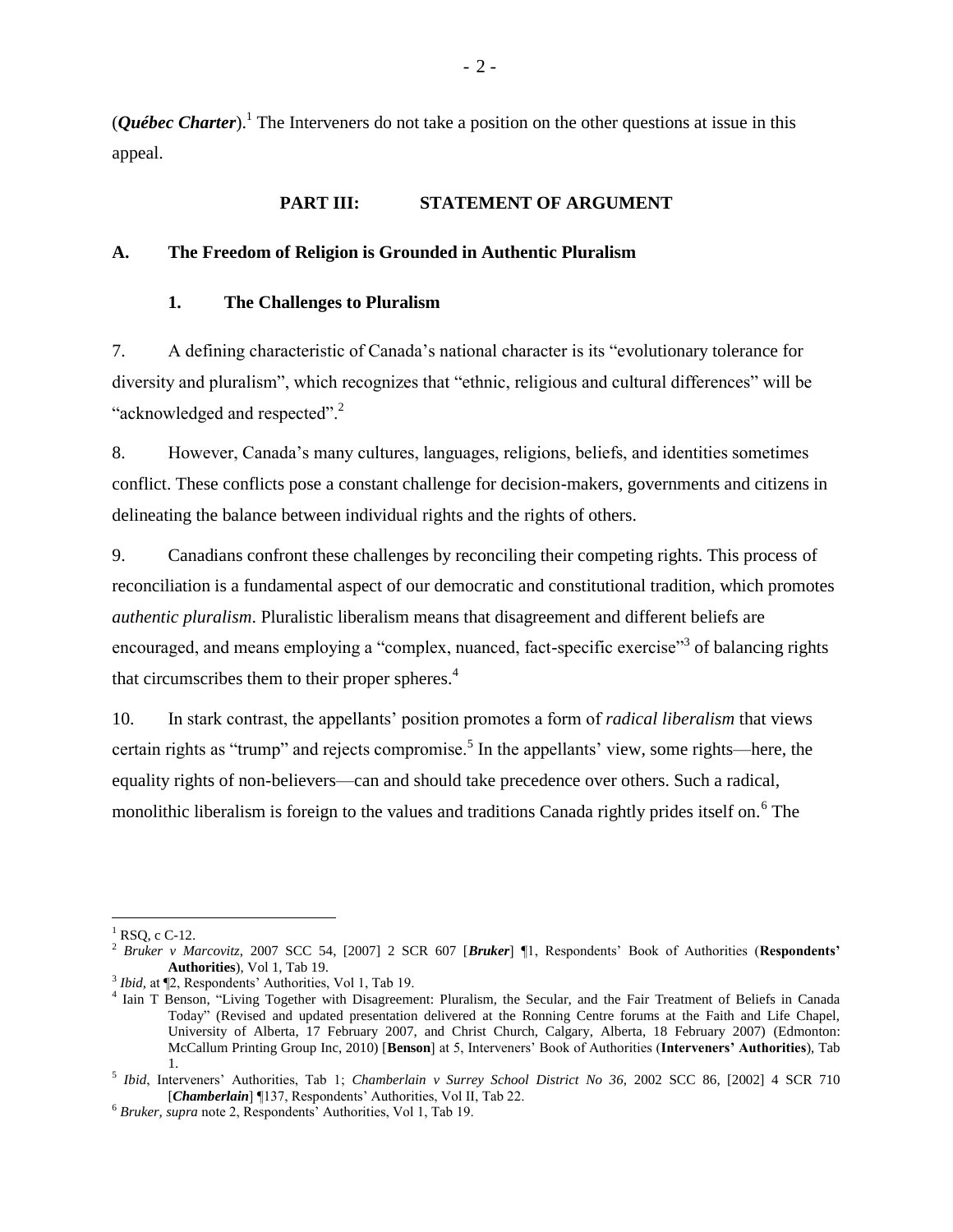appellants' position "would be to distort liberal principles in an illiberal fashion and would provide only a feeble notion of pluralism."<sup>7</sup>

11. In this case, the Québec Court of Appeal rightly acknowledged that meaningful pluralism prevents society from being sanitized or all religious reality and requires "reconciling [individual beliefs] with the cultural reality of the society". <sup>8</sup>

## **2. Pluralism Allows for Religion in Public Life**

<span id="page-7-0"></span>12. Religion in Canada prospers within this context and conception of pluralism and liberalism, whereby society values the building of strong communities and not solely the pursuit of maximizing personal autonomy.<sup>9</sup> As Justice LeBel explained in *Lafontaine*:

> As a general rule, the state refrains from acting in matters relating to religion. It is limited to setting up a social and legal framework in which beliefs are respected and members of the various denominations are able to associate freely in order to exercise their freedom of worship, which is a fundamental, collective aspect of freedom of religion, and to organize their churches or communities.<sup>10</sup>

13. This authentic pluralism has two implications for religious freedom in Canada:

- (a) *First*, no strict separation between church and state limits interaction between the two.
- (b) *Second*, the state's duty of neutrality does not prohibit public manifestations of faith.

## **(a) Religious Freedom in Canada has Pluralistic Roots**

<span id="page-7-1"></span>14. The history of religious freedom in Canada is unique.<sup>11</sup>

15. The articles of capitulation in 1759 and 1760 between Britain and New France granted the residents of Québec the right to the "free exercise of the roman religion". Further, in 1867 the *British North America Act* secured religious freedoms for the Catholic and Protestant minorities in their

<sup>7</sup> *Chamberlain, supra* note 5, Respondents' Authorities, Vol II, Tab 22.

<sup>8</sup> *Saguenay (Ville de) c Mouvement laïque québécois*, 2011 QCCA 658 [*Saguenay Appeal Decision*], *¶*64-65, 72, Appellants' Authorities, Vol II, Tab 52.

<sup>9</sup> Benson, *supra* note 4 at 3-4, Interveners' Authorities, Tab 1.

<sup>10</sup> *Congrégation des témoins de Jéhovah de St-Jérôme-Lafontaine v Lafontaine (Village)*, 2004 SCC 48 ¶68, Appellants' Book of Authorities (**Appellants' Authorities**), Vol I, Tab 23.

<sup>&</sup>lt;sup>11</sup> Rt Hon Beverly McLachlin, PC, "Freedom of Religion and the Rule of Law: A Canadian Perspective" in Douglas Farrow, ed, *Recognizing Religion in a Secular Society: Essays in Pluralism, Religion and Public Policy* (Montreal: McGill-Queen's University Press, 2004) 12 at 16-21, Interveners' Authorities, Tab 2.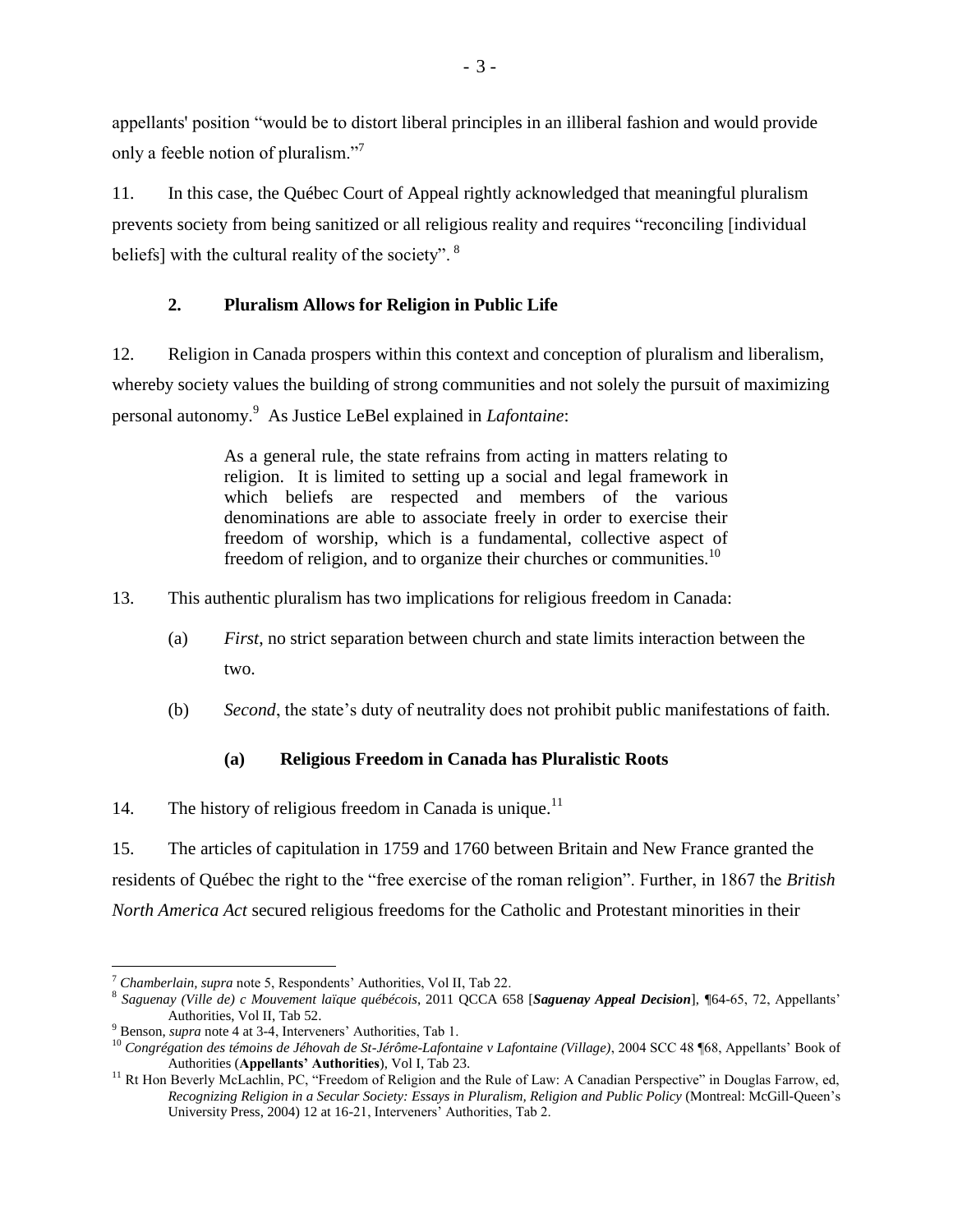respective provinces by providing a constitutional guarantee for minority religious schools.<sup>12</sup> Most recently, the *Canadian Charter of Rights and Freedoms* has entrenched Canada's unique religious traditions though its preamble and requirement that substantive rights be interpreted in a manner consistent with Canada's "multicultural heritage", which includes religious cultures.<sup>13</sup>

16. Unlike the requirement for a strict separation between church and state under the United States of America's Establishment Clause,  $^{14}$  the Constitution of Canada allows—if not encourages state support of religious institutions.<sup>15</sup> For example, in *Adler v Ontario (AG)*, this Court held that the Province of Ontario could fund religious schools and treat Catholic and Jewish schools differently, because of the constitutional protection given to Catholic schools under the Constitution, and despite that funding may "sit uncomfortably with the concept of equality embodied in the *Charter*"*.* 16

#### **(b) Limits to State Neutrality**

<span id="page-8-0"></span>17. At the same time, the state in Canada has a duty to remain neutral. This Court has made clear that "state sponsorship of one religious tradition" can be "discrimination against others".<sup>17</sup> But this duty of neutrality cannot be construed to *deny* religion's place in our pluralistic order and thus permits state-sanctioned religious expression.

18. *First*, without coercion or constraint, the freedom of religion cannot be used to force others to do something that a claimant finds displeasing. At its core, the freedom of religion is a bulwark against coercion or constraint by the majority.<sup>18</sup> The duty of state neutrality operates as a corollary to this guarantee of freedom of religion, meaning state neutrality protects the religious freedom of the minority from a tyranny of the majority. In the absence of coercion or constraint, freedom of religion, state neutrality or principles of secularism cannot be invoked.<sup>19</sup>

19. *Second*, "absolute state neutrality"<sup>20</sup> rests on the false premise that the absence of religion is somehow neutral. It is not. From the perspective of a person of faith, the exclusion of religion from

<sup>12</sup> *Constitution Act,* 1867 (UK), 30 & 31 Vict, c 3, reprinted in RSC 1985, Appendix II, No 5, s 93.

<sup>13</sup> Part I of the *Constitution Act, 1982*, being Schedule B to the *Canada Act* (1982) (UK), 1982, c 11, s 27; *Bruker, supra* note 2, Respondents' Authorities, Vol 1, Tab 19.

<sup>&</sup>lt;sup>14</sup> Peter W Hogg, *Constitutional Law of Canada*, loose-leaf (consulted on 25 August 2014), 5th ed (Toronto: Carswell, 2007), ch 42 [**Hogg**] at ¶42.2, Interveners' Authorities, Tab 3.

<sup>15</sup> *Ibid,* ¶42.8, Interveners' Authorities, Tab 3; Bruce Ryder, "State Neutrality and Freedom of Conscience and Religion" (2005) 29 SCLR (2d) at 178, Interveners' Authorities, Tab 4.

<sup>16</sup> *Adler v Ontario*, [1996] 3 SCR 609 ¶36-39, 46-48, Interveners' Authorities, Tab 5.

<sup>17</sup> *SL v Commission scolaire des Chênes*, 2012 SCC 7 [*SL*] ¶17, Respondents' Authorities, Vol III, Tab 56.

<sup>18</sup> *R v Big M Drug Mart*, [1985] 1 SCR 295 at 336, Appellants' Authorities, Vol II, Tab 45.

<sup>&</sup>lt;sup>19</sup> *SL*, *supra* note 15 *¶*18-21, Respondents' Authorities, Vol III, Tab 56.

<sup>20</sup> *Saguenay Appeal Decision*, *supra* note 8 *¶*68, Appellants' Authorities, Vol II, Tab 52.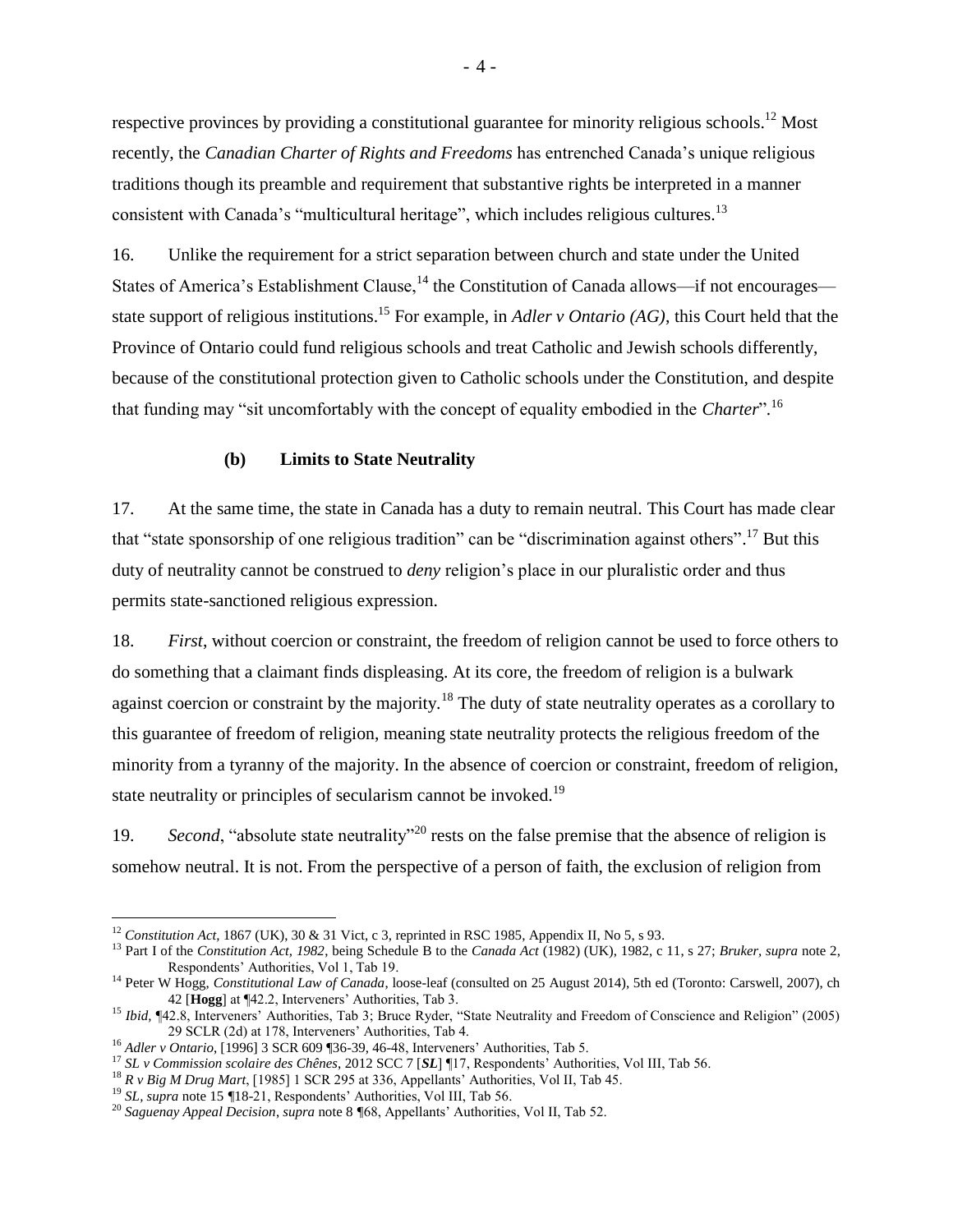the public sphere is an approbation of a competing ideology—atheism or agnosticism.<sup>21</sup> It gives preferential treatment to the beliefs and convictions of atheists and agnostics over those of faith.<sup>22</sup> Indeed, the word "secular" has its roots in suppressing religion in the public sphere and the promotion of anti-religion.<sup>23</sup>. The Québec Court of Appeal in this case correctly rejected absolute state neutrality and instead adopted a more principled "benevolent neutrality".<sup>24</sup>

#### <span id="page-9-0"></span>**B. Human Rights Tribunals Must Reconcile Competing Rights**

20. In this context, human rights tribunals must act cautiously and take into account the implications of religious pluralism in deciding claims of discrimination and beyond. This is especially true as Canada becomes increasingly ethnically and religiously diverse,  $25$  and its appreciation of multiculturalism "grows".<sup>26</sup> The reconciliation of rights best advances the goals of a truly pluralistic Canadian society.

#### **1. Pluralism Requires Human Rights Tribunals to Reconcile Competing Rights**

<span id="page-9-1"></span>21. Authentic pluralism does not presume that one right will necessarily trump another.<sup>27</sup> Indeed, this Court has repeatedly rejected the attempt to give certain rights a "superior status".<sup>28</sup> Instead, courts and tribunals should focus on how the space between competing rights and groups can be shared rather than granting dominance to one viewpoint over another.

22. Implicit in this Court's decisions on competing rights is the fact that allowing one right to trump another "is not good for politics or democracy".<sup>29</sup> Human rights claims often focus on the disadvantage to one group (in this case, non-believers) and not on the benefit to society as a whole. These types of claims mobilize around a particular point of view, precluding an opportunity to build coalitions to pursue the general good. $30$ 

<sup>&</sup>lt;sup>21</sup> Richard Moon, "Liberty, Neutrality, and Inclusion: Religious Freedom under the Canadian Charter of Rights and Freedoms" (2002-2003) 41 Brandeis LJ 563 at 571, Interveners' Authorities, Tab 6.

<sup>22</sup> Benson, *supra* note 4 at 6, Interveners' Authorities, Tab 1.

<sup>23</sup> *Ibid* at 10, Interveners Authorities, Tab 1.

<sup>24</sup> *Saguenay Appeal Decision*, *supra* note 8 *¶*76, Appellants' Authorities, Vol II, Tab 52.

<sup>&</sup>lt;sup>25</sup> Heather M MacNaughton and Jessica Connell, "A Delicate Balance: The Challenges Faced by Our Democratic Institutions in Reconciling the Competing Rights and Interests of a Diverse Population" (2011) 44 UBC L Rev 149 at 150, Interveners' Authorities, Tab 7.

<sup>26</sup> *Bruker, supra* note 2, Respondents' Authorities, Vol I, Tab 19.

<sup>27</sup> Benson, *supra* note 4 at 5, Interveners' Authorities, Tab 1.

<sup>28</sup> *Gosselin (Tutor of) v Quebec (AG)*, 2005 SCC 15 ¶26, Interveners' Authorities, Tab 8; see also *WIC Radio Ltd v Simpson*, 2008 SCC 40 ¶2, Interveners' Authorities, Tab 9.

<sup>29</sup> Benson, *supra* note 4 at 30-31, citing Charles Taylor, "The Public Sphere", in his *Philosophical Arguments* (Cambridge, MA: Harvard University Press, 1995) 257 at 281, Interveners' Authorities, Tab 1.

<sup>30</sup> *Ibid*, at 31, Interveners' Authorities, Tab 1.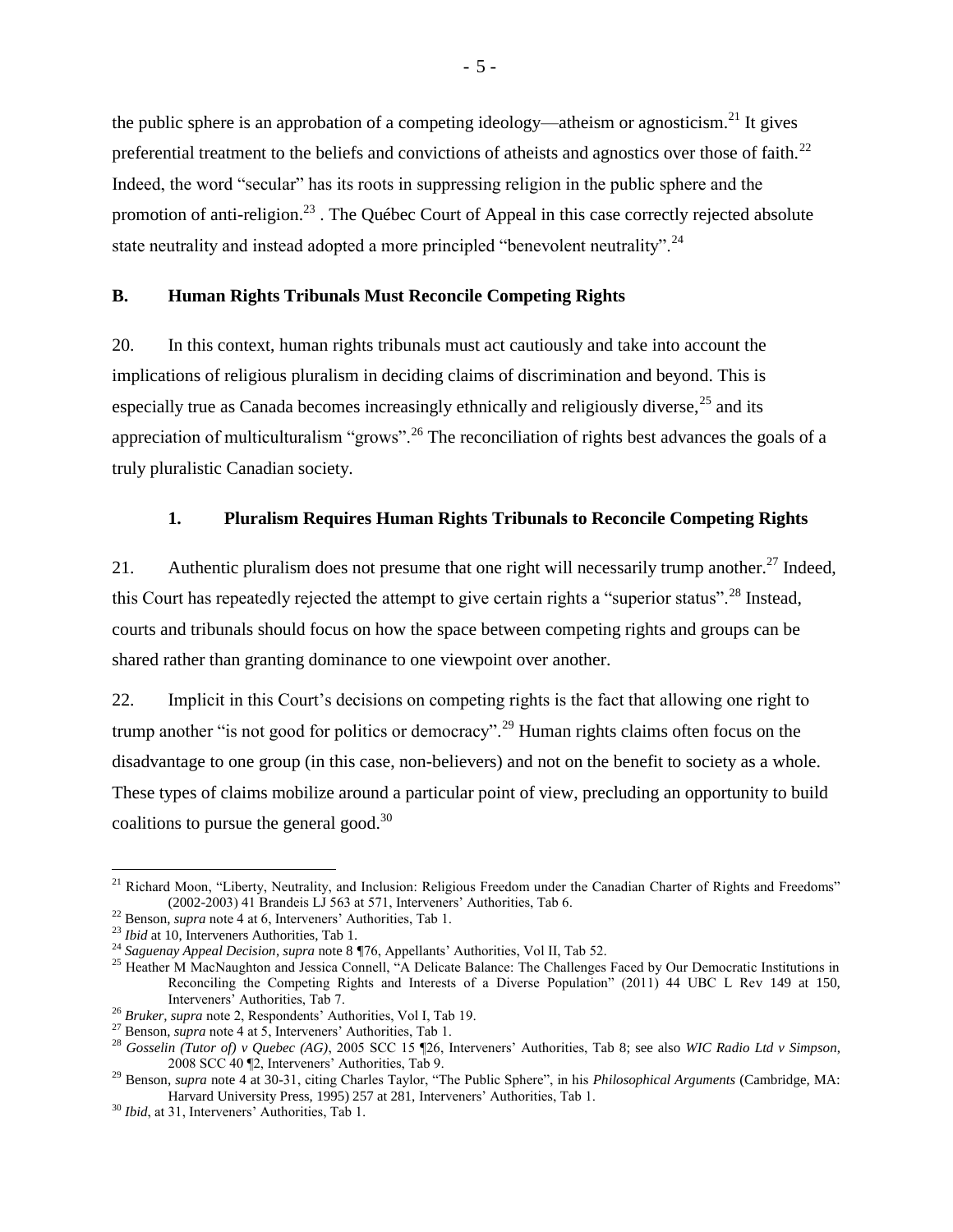- 23. In reconciling human rights, this Court has relied on four overarching principles:
	- (a) *Context:* Rights should be viewed in their context and their limits defined within such boundaries.
	- (b) *Proportionality:* Limits on rights must weigh the deleterious and salutary aspects of the effects and the measures.
	- (c) *Coherence:* Courts should avoid a conflict between seemingly clashing rights by properly determining the scope of rights.
	- (d) *Flexibility:* The analysis must be flexible and capable of addressing broader social purposes beyond *Charter* or legislated rights.<sup>31</sup>

24. The objective of the analysis, which is derived from Canada's evolutionary tolerance for diversity and pluralism, is to find a way to give "full force and effect" to each right within the relevant context.<sup>32</sup>

## **2. A Framework for Human Rights Tribunals to Reconcile Rights**

<span id="page-10-0"></span>25. Building on the decisions in the press freedom cases,  $33$  this Court, in *R v NS*, established a framework for analyzing competing rights questions. The framework in that case focused on the claimant's religious belief and the respondents' fair trial rights. Using those facts, this Court described the framework as follows:

- (a) Would requiring the witness to remove the *niqab* while testifying interfere with her religious freedom?
- (b) Would permitting the witness to wear the *niqab* while testifying create a serious risk to trial fairness?
- (c) Is there a way to accommodate both rights and avoid the conflict between them?
- (d) If no accommodation is possible, do the salutary effects of requiring the witness to remove the *niqab* outweigh the deleterious effects of doing so?<sup>34</sup>

 $\overline{a}$  $31$  Hon Frank Iacobucci, "Reconciling Rights: The Supreme Court of Canada's Approach to Competing Charter Rights" (2003) SCLR (2d) 137 at 155-161, Interveners' Authorities, Tab 10.

<sup>32</sup> *R v NS*, 2010 ONCA 670 ¶47, Interveners' Authorities, Tab 11; aff'd by 2012 SCC 72 [*NS SCC*], Appellants' Authorities, Vol II, Tab 48.

<sup>33</sup> *Dagenais v Canadian Broadcasting Corp*, [1994] 3 SCR 835 at 878, Interveners' Authorities, Tab 12; *R v Mentuck*, 2001 SCC 76 ¶32-36, Interveners' Authorities, Tab 13.

<sup>34</sup> *NS SCC, supra* note 29 ¶9, Appellants' Authorities, Vol II, Tab 48.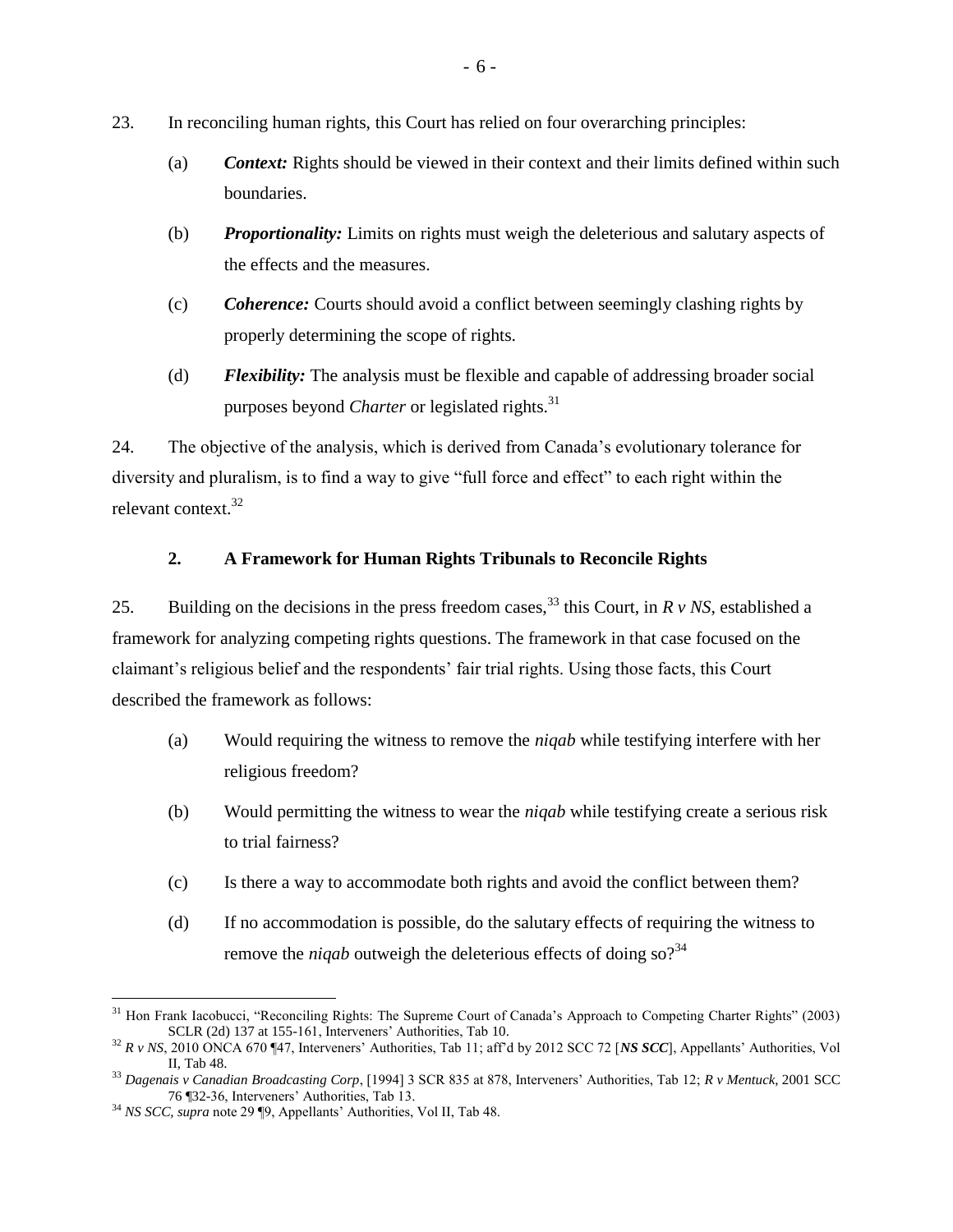26. But the analysis in *NS* is focused on competing rights under the *Charter*. There is no appellate guidance in Canada as to how statutory tribunals or courts should reconcile competing equality rights under human rights and anti-discrimination legislation, a significant gap.

27. For its part, the Ontario Human Rights Commission has adopted a *Policy on Competing Human Rights*, <sup>35</sup> which mirrors the analytical framework established in *NS*:

- (a) **Recognizing competing rights claims:** What are the claims about? Do claims connect to legitimate rights? Do claims amount to more than minimal interference with rights?
- (b) **Reconciling competing rights claims:** Is there a solution that allows enjoyment of each right? If not, is there a "next best" solution?

28. The essential element of both approaches is to, again, identify the competing rights and then attempt to reconcile them so as to give them both "full force and effect".

29. These frameworks should only apply to competing rights questions *properly* considered by statutory tribunals or courts. Indeed, this Court has affirmed that decisions of democratic institutions, and particularly municipalities, must be accorded high deference by courts and tribunals. Such institutions are primarily accountable to the electorate and courts have refused to overturn municipal bylaws unless they were found to be "aberrant", "overwhelming", or if "no reasonable body" could have adopted them.<sup>36</sup> Similarly, the Supreme Court of the United States has recognized that municipalities, acting in good faith to emulate a congressional prayer practice, should not be held to standards of "exactitude".<sup>37</sup> In this context, the proposed reconciliation framework should be employed by human rights tribunals, but only to those rights questions, practices or decisions of municipalities that reach the threshold for review.

<sup>35</sup> Ontario Human Rights Commission, "Policy on Competing Rights", online: <http://www.ohrc.on.ca/en/ policy-competinghuman-rights>, Interveners' Authorities, Tab 14.

<sup>36</sup> *Catalyst Paper Corp v North Cowichan (District)*, 2012 SCC 2, [2012] 1 SCR 5 ¶20, Interveners' Authorities, Tab 15.

<sup>37</sup> *Greece (Town of) v Galloway,* 134 S Ct 1811 (2014), at 25-26 (Alito), Respondents' Authorities, Vol IV, Tab 59.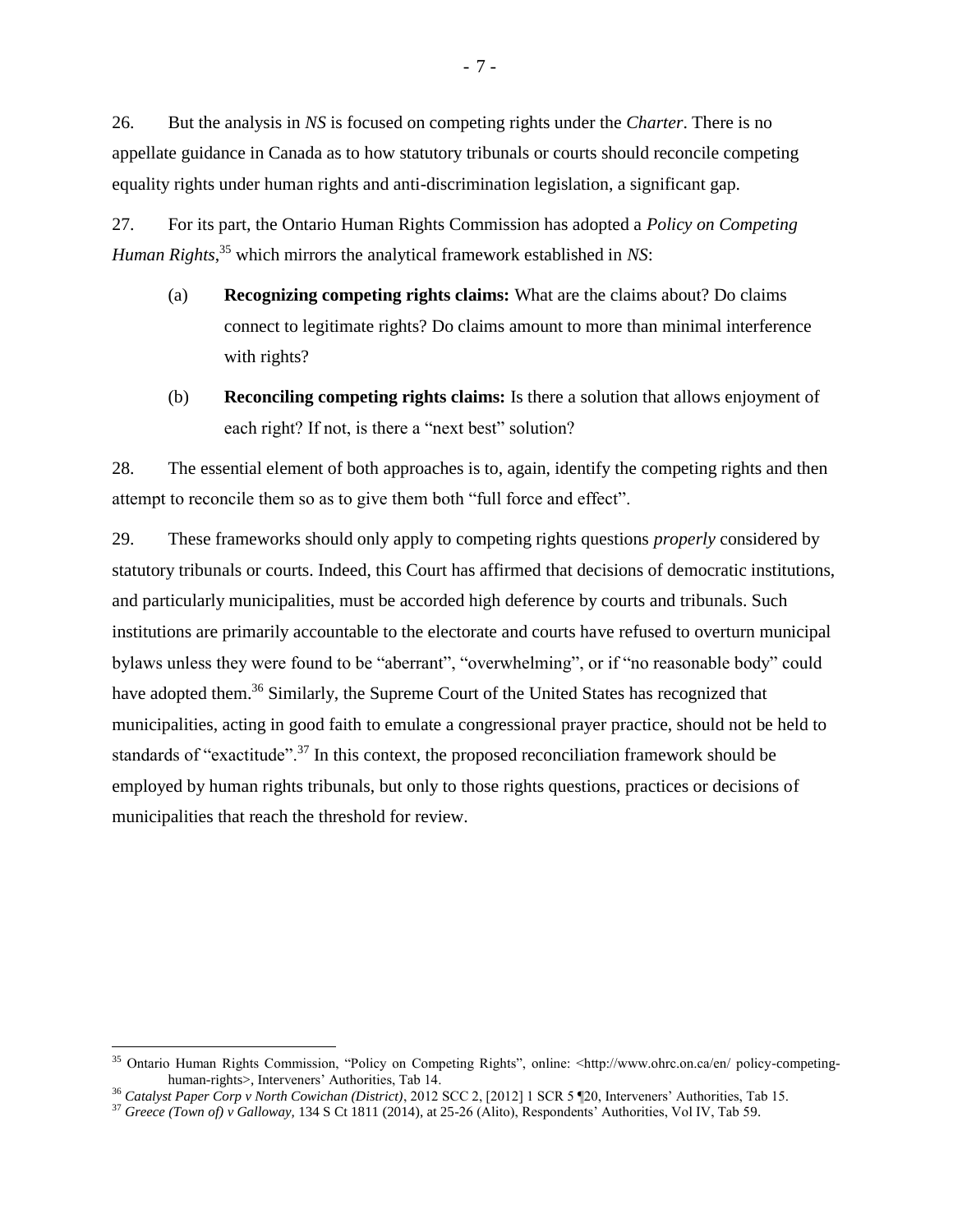### **3. Application of the Framework to this Case**

<span id="page-12-0"></span>30. In this case, the framework established in *NS* can be applied to the equality and discrimination claims under the *Québec Charter* as follows:

- (a) Does the presence of the Sacred Heart statute or crucifix in the City's council chambers or the recitation of a prayer before City council meetings infringe the appellants' equality rights?
- (b) Would ordering the removal of the Sacred Heart statute or crucifix from the City's council chambers or the cessation of the recitation of the prayer before City council meetings infringe the respondents' equality rights?
- (c) Is there a way to accommodate both rights and avoid the conflict between them?
- (d) If no accommodation is possible, do the salutary effects of allowing the presence of the Sacred Heart statute or crucifix in the City's council chambers or the recitation of a prayer before City council meetings outweigh the deleterious effects of doing so?

31. A reasonable accommodation of both rights in this case is to allow non-denominational or multi-faith prayers or religious symbols, provided that the act of prayer or the religious symbols are not used to proselytize or advance any one faith, or to disparage any other, faith or belief.

32. This accommodation is consistent with how courts have reconciled these very same competing rights in other cases:

- *Freitag v Penetanguishene* (*Town*):<sup>38</sup> The Court of Appeal for Ontario held that the recitation of the Lord's Prayer at Town Council meetings was unconstitutional because the purpose of the prayer was to "impose a specifically Christian moral tone" on Town meetings and the claimant felt intimidated and was the subject of scrutiny. The Court remarked a moment of silence or non-denominational prayer would not have had the same proscribed effect.<sup>39</sup>
- *Allen v Renfrew (Corporation of the County)*:<sup>40</sup> The Ontario Superior Court of Justice held that the County's prayer was non-sectarian and its purpose was to "impose a moral tone on the proceedings and to promote certain values, in particular good

 $38$  (1999), 47 OR (3d) 301 (CA), Respondents' Authorities, Vol II, Tab 36.

<sup>39</sup> *Ibid,* ¶24-25, 52, Respondents' Authorities, Vol II, Tab 36.

 $^{40}$  (2004), 69 OR (3d) 742 (Sup Ct), Appellants' Authorities, Vol I, Tab 11.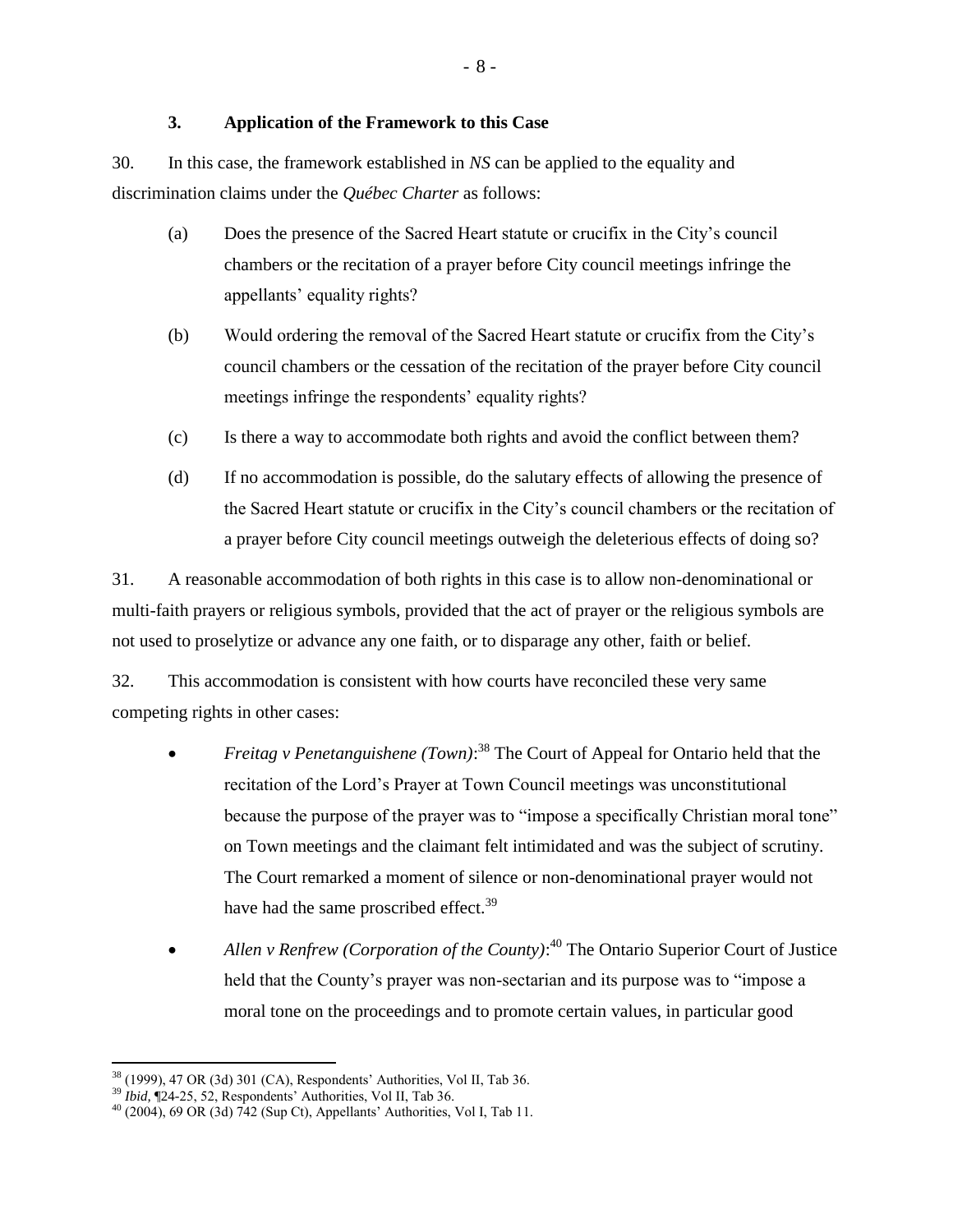governance".<sup>41</sup> In that case, the prayer was not "coercive or otherwise and [did not] impose any burden on the applicant". $42$ 

33. The appellants' position appears to be that *any* prayer, even if it is non-denominational, violates their equality rights. This same view was adopted in *Freitag v Penetanguishene (Town)*, 43 where the claimant challenged the Town's revised non-denominational Town Prayer. The Human Rights Tribunal of Ontario found that the Town Prayer, though otherwise secular, was derived "at least in part from Judeo-Christian values and beliefs" and therefore discriminatory.<sup>44</sup> The Tribunal rejected any attempt to reconcile or balance the parties' competing rights.<sup>45</sup>

34. The appellants' views in this case (like the Tribunal's decision in *Freitag*) implicitly favour convergence liberalism, where there can be *no* faith or religion or faith in public spaces. This view advocates public "sanitization". It ignores the equality rights of religious groups and individuals or suggest that the rights of non-believers "trump" those of believers.

35. The more *coherent* approach is to try to reconcile the two competing views: can the appellants' right not to be compelled to observe a religion be *flexibly* accommodated in a *proportional* manner while, at the same time, recognizing the historical and religious *context* of the respondents' position (including the enactment of the Bylaw at issue and the placing of the Sacred Heart statute and the crucifix)?

36. A reconciliation of the competing rights in this case can lead to an outcome where both believers and non-believers can co-exist without either one's rights trumping the other's.

### <span id="page-13-0"></span>**C. Conclusion**

 $\overline{a}$ 

37. The freedom of religion and the right to equal treatment without discrimination, on the basis of religion, does not and cannot go so far as to require non-believers to obey a religious practice.

38. At the same time, the unique form of Canadian pluralism and liberalism does not mean that there is no religion or faith in our public spaces. The preamble to the *Charter*, the coat of arms of Canada and our national anthem all pay homage to our religious history. Though our religious

<sup>41</sup> *Ibid,* ¶18, Appellants' Authorities, Vol I, Tab 11.

<sup>42</sup> *Ibid,* ¶24, 27, Appellants' Authorities, Vol I, Tab 11.

 $43$  2013 HRTO 893, Appellants' Authorities, Vol II, Tab 28.

<sup>44</sup> *Ibid*, ¶46, Appellants' Authorities, Vol II, Tab 28; see also *Québec (Commission des droits de la personne et des droits de la jeunesse) v Laval (Ville),* 2006 QCTDP 17, Appellants' Authorities, Vol I, Tab 19.

<sup>45</sup> *Ibid*, ¶52, Appellants' Authorities, Vol II, Tab 28.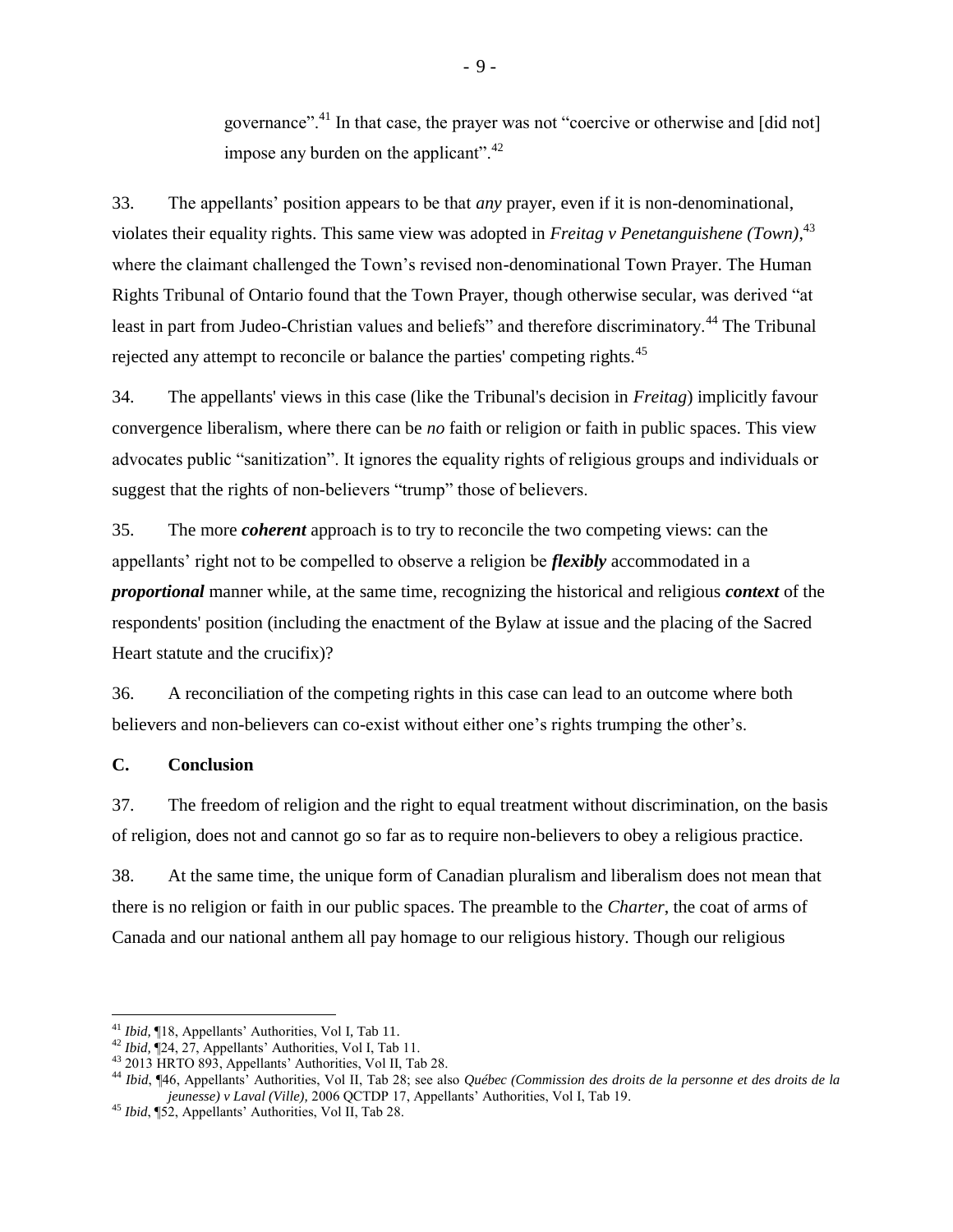freedoms rightly ensure that there is no "tyranny of the majority", they cannot be used to give nonbelievers a monopoly on our public spaces.

39. The doctrinally consistent approach is to try to reconcile these competing rights by giving full force and effect to both. That means that if a municipality wants to invoke a non-denominational or multi-faith prayer at meetings to "promote certain values", or if there are culturally-significant symbols derived from religion in public spaces, those acts are not necessarily in breach of nonbelievers' equality rights unless someone is compelled to observe a religious practice.

40. Our country's history has shown that prayer in a limited context can co-exist with the principles of religious freedom. To end that practice now is to undermine our "evolutionary tolerance for diversity and pluralism".<sup>46</sup>

## **PART IV: SUBMISSIONS CONCERNING COSTS**

<span id="page-14-0"></span>41. The Interveners do not seek their costs of this appeal. The Interveners should not be ordered to pay the whole or any part of the costs of this appeal.

### **PART V: ORDER REQUESTED**

<span id="page-14-1"></span>42. The Interveners respectfully request permission to present oral argument at the hearing of this appeal.

## **ALL OF WHICH IS RESPECTFULLY SUBMITTED THIS 27th DAY OF AUGUST 2014.**

BENNETTT JONES LLP

\_\_\_\_\_\_\_\_\_\_\_\_\_\_\_\_\_\_\_\_\_\_\_\_\_\_\_\_\_\_\_\_\_\_\_\_

 $\overline{a}$ <sup>46</sup> *Bruker, supra* note 2, Respondents' Authorities, Vol I, Tab 19.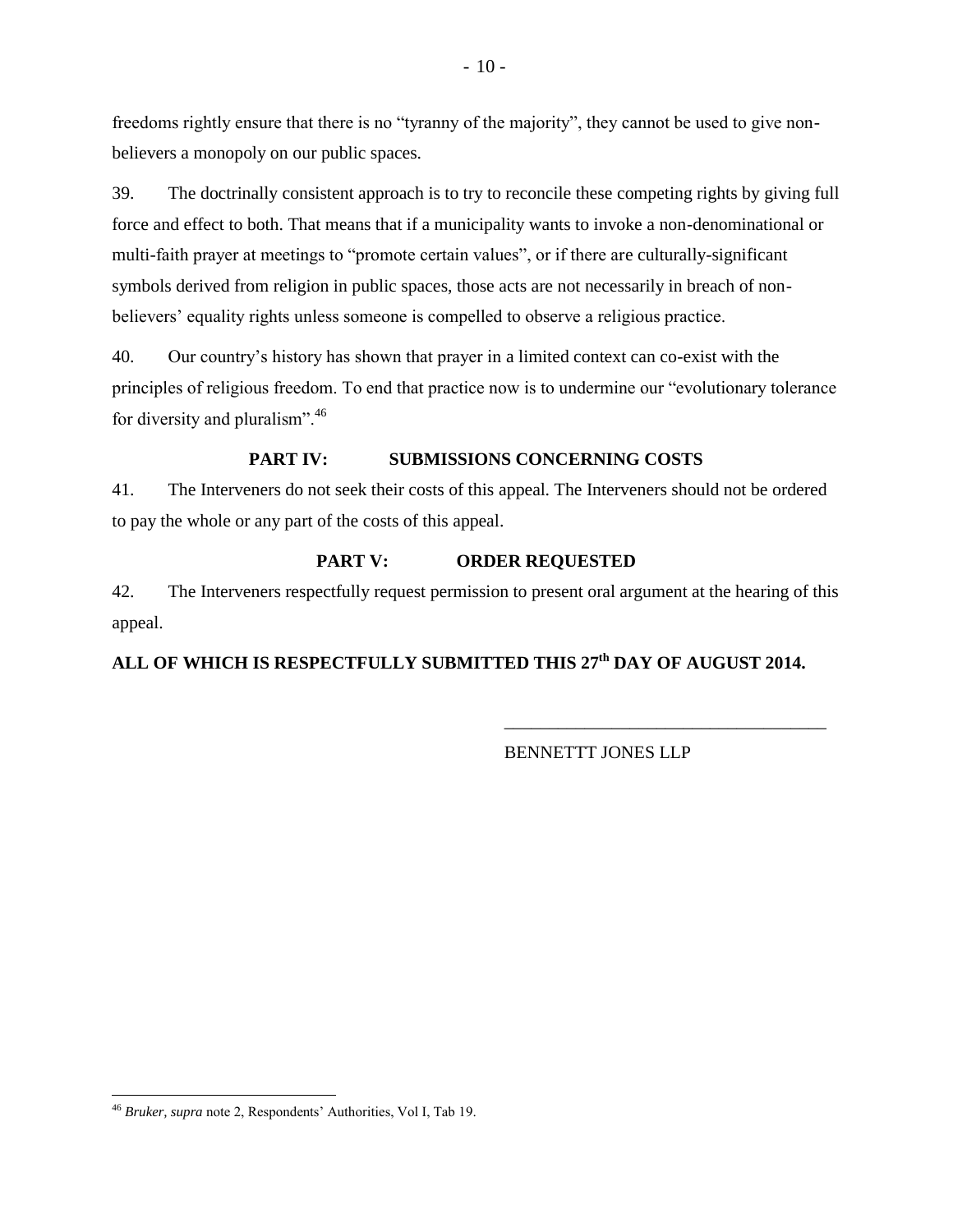## **PART VI: TABLE OF AUTHORITIES**

<span id="page-15-0"></span>

| <b>JURISPRUDENCE</b>                                                                                                            | <b>CITED AT:</b> |
|---------------------------------------------------------------------------------------------------------------------------------|------------------|
| Adler v Ontario, [1996] 3 SCR 609                                                                                               | 1                |
| Allen v Renfrew (Corporation of the County), (2004), 69 OR (3d) 742 (Sup Ct), 117<br>CRR (2d) 280                               |                  |
| Bruker v Marcovitz, 2007 SCC 54, [2007] 2 SCR 607                                                                               |                  |
| Catalyst Paper Corp v North Cowichan (District), 2012 SCC 2, [2012] 1 SCR 5                                                     |                  |
| Chamberlain v Surrey School District No 36, 2002 SCC 86, [2002] 4 SCR 710                                                       |                  |
| Congrégation des témoins de Jéhovah de St-Jérôme-Lafontaine v Lafontaine<br>(Village), 2004 SCC 48, [2004] 2 SCR 650            |                  |
| Dagenais v Canadian Broadcasting Corp, [1994] 3 SCR 835                                                                         |                  |
| Freitag v Penetanguishene (Town) 2013 HRTO 893                                                                                  |                  |
| <i>Freitag v Penetanguishene (Town)</i> (1999), 47 OR (3d) 301 (CA), 179 DLR $(4^{th})$ 67<br><b>CRR</b>                        |                  |
| Greece (Town of) v Galloway, 134 S Ct 1811 (2014)                                                                               |                  |
| Gosselin (Tutor of) v Québec (AG), 2005 SCC 15, [2005] 1 SCR 238                                                                |                  |
| Québec (Commission des droits de la personne et des droits de la jeunesse) v Laval<br>(Ville), 2006 QCTDP 17, 2006 CanLII 33156 |                  |
| R v Big M Drug Mart, [1985] 1 SCR 295                                                                                           |                  |
| R v Mentuck, 2001 SCC 76, [2001] 3 SCR 442                                                                                      |                  |
| R v NS, 2012 SCC 72, [2012] 3 SCR 726                                                                                           |                  |
| R v NS, 2010 ONCA 670, (2010) 102 OR (3d) 161                                                                                   |                  |
| SL v Commission scolaire des Chênes, 2012 SCC 7, [2012] 1 SCR 235                                                               |                  |
| WIC Radio Ltd. v Simpson, 2008 SCC 40, [2008] 2 SCR 420                                                                         |                  |
|                                                                                                                                 |                  |
|                                                                                                                                 |                  |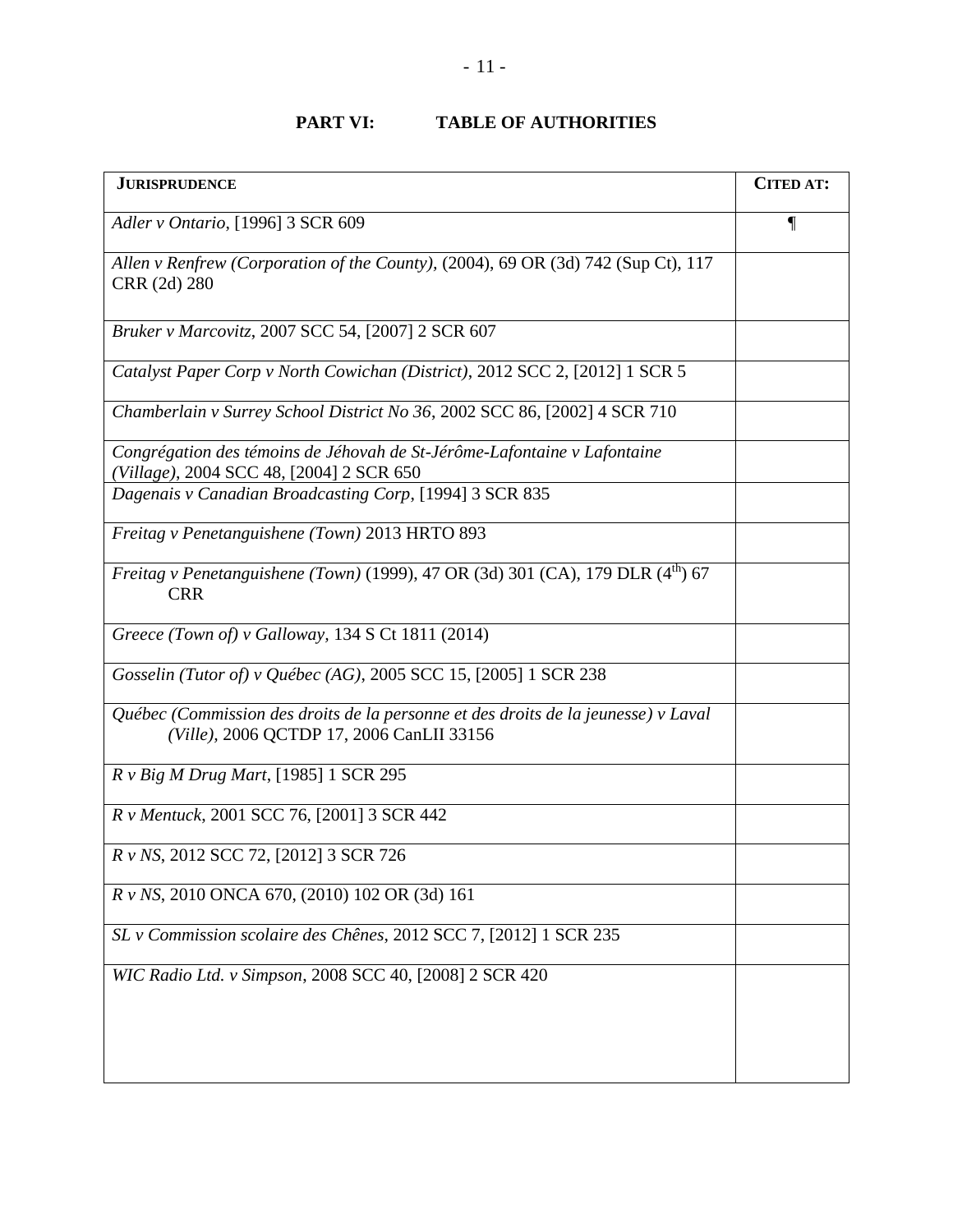| <b>SCHOLARLY LITERATURE</b>                                                                                                                                                                                                                                                                                                                                                                       | <b>CITED AT:</b> |
|---------------------------------------------------------------------------------------------------------------------------------------------------------------------------------------------------------------------------------------------------------------------------------------------------------------------------------------------------------------------------------------------------|------------------|
| Bruce Ryder, "State Neutrality and Freedom of Conscience and Religion" (2005) 29<br>SCLR (2d) 169                                                                                                                                                                                                                                                                                                 |                  |
| Heather M MacNaughton and Jessica Connell, "A Delicate Balance: The Challenges<br>Faced by Our Democratic Institutions in Reconciling the Competing Rights<br>and Interests of a Diverse Population" (2011) 44 UBC L Rev 149                                                                                                                                                                      |                  |
| Hon Frank Iacobucci, "Reconciling Rights: The Supreme Court of Canada's<br>Approach to Competing Charter Rights" (2003) SCLR (2d) 137 at 155-161                                                                                                                                                                                                                                                  |                  |
| Iain T Benson, "Living Together with Disagreement: Pluralism, the Secular, and the<br>Fair Treatment of Beliefs in Canada Today" (Revised and updated<br>presentation delivered at the Ronning Centre forums at the Faith and Life<br>Chapel, University of Alberta, 17 February 2007, and Christ Church,<br>Calgary, Alberta, 18 February 2007) (Edmonton: McCallum Printing Group<br>Inc, 2010) |                  |
| Ontario Human Rights Commission, "Policy on Competing Rights", online:<br><http: en="" policy-competing-human-rights="" www.ohrc.on.ca=""></http:>                                                                                                                                                                                                                                                |                  |
| Peter W Hogg, Constitutional Law of Canada, loose-leaf (consulted on 25 August<br>2014), 5th ed (Toronto: Carswell, 2007), ch 42                                                                                                                                                                                                                                                                  |                  |
| Richard Moon, "Liberty, Neutrality, and Inclusion: Religious Freedom under the<br>Canadian Charter of Rights and Freedoms" (2002-2003) 41 Brandeis LJ 563                                                                                                                                                                                                                                         |                  |
| Rt Hon Beverly McLachlin, PC, "Freedom of Religion and the Rule of Law: A<br>Canadian Perspective" in Douglas Farrow, ed, Recognizing Religion in a<br>Secular Society: Essays in Pluralism, Religion and Public Policy (Montreal:<br>McGill-Queen's University Press, 2004) 12                                                                                                                   |                  |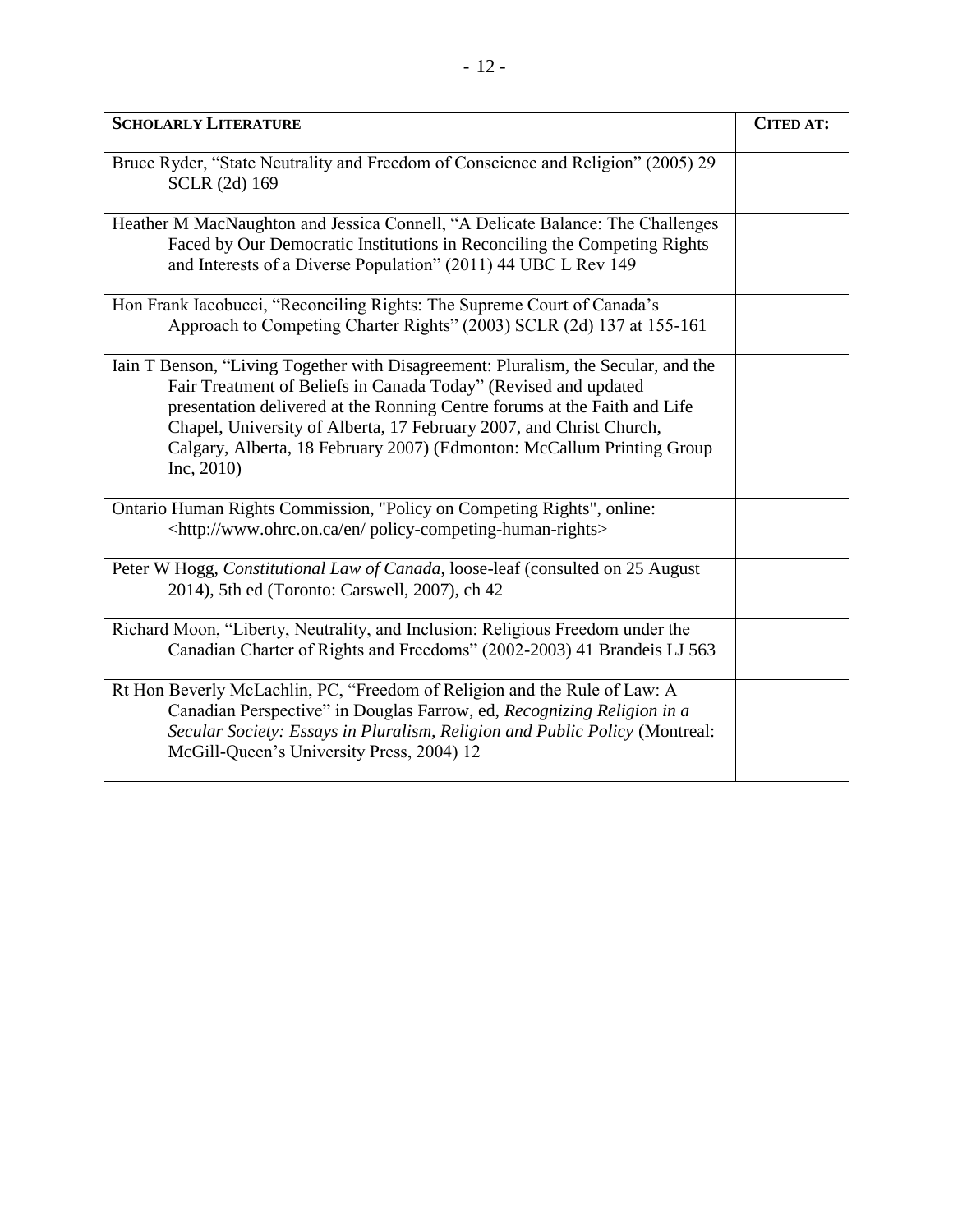## **PART VII: CONSTITUTION, STATUTES AND INSTRUMENTS**

<span id="page-17-0"></span>

| Constitution Act, 1867 (UK), 30 & 31 Vict, c 3,<br>reprinted in RSC 1985, Appendix II, No 5                                                                                                                                                                                                                                                                                                                                                                                                                                                             | Loi constitutionelle de 1867 (R-U), 30 & 31<br>Vict, c 3, reproduite dans LRC 1985, annexe<br>II, $n^{\circ}$ 5                                                                                                                                                                                                                                                                                                                                                                                                                                                                              |
|---------------------------------------------------------------------------------------------------------------------------------------------------------------------------------------------------------------------------------------------------------------------------------------------------------------------------------------------------------------------------------------------------------------------------------------------------------------------------------------------------------------------------------------------------------|----------------------------------------------------------------------------------------------------------------------------------------------------------------------------------------------------------------------------------------------------------------------------------------------------------------------------------------------------------------------------------------------------------------------------------------------------------------------------------------------------------------------------------------------------------------------------------------------|
| Education                                                                                                                                                                                                                                                                                                                                                                                                                                                                                                                                               | Éducation                                                                                                                                                                                                                                                                                                                                                                                                                                                                                                                                                                                    |
| 93. In and for each Province the Legislature may<br>exclusively make Laws in relation to Education,<br>subject and according to the following<br>Provisions:                                                                                                                                                                                                                                                                                                                                                                                            | 93. Dans chaque province, la législature pourra<br>exclusivement décréter des lois relatives à<br>l'éducation, sujettes et conformes aux<br>dispositions suivantes:                                                                                                                                                                                                                                                                                                                                                                                                                          |
| (1) Nothing in any such Law shall prejudicially<br>affect any Right or Privilege with respect to<br>Denominational Schools which any Class of<br>Persons have by Law in the Province at the<br>Union:                                                                                                                                                                                                                                                                                                                                                   | (1) Rien dans ces lois ne devra préjudicier à<br>aucun droit ou privilège conféré, lors de l'union,<br>par la loi à aucune classe particulière de<br>personnes dans la province, relativement aux<br>écoles séparées (denominational);                                                                                                                                                                                                                                                                                                                                                       |
| (2) All the Powers, Privileges, and Duties at the<br>Union by Law conferred and imposed in Upper<br>Canada on the Separate Schools and School<br>Trustees of the Queen's Roman Catholic Subjects<br>shall be and the same are hereby extended to the<br>Dissentient Schools of the Queen's Protestant and<br>Roman Catholic Subjects in Québec:                                                                                                                                                                                                         | (2) Tous les pouvoirs, privilèges et devoirs<br>conférés et imposés par la loi dans le Haut-<br>Canada, lors de l'union, aux écoles séparées et<br>aux syndics d'écoles des sujets catholiques<br>romains de Sa Majesté, seront et sont par la<br>présente étendus aux écoles dissidentes des sujets<br>protestants et catholiques romains de la Reine<br>dans la province de Québec;                                                                                                                                                                                                        |
| (3) Where in any Province a System of Separate<br>or Dissentient Schools exists by Law at the<br>Union or is thereafter established by the<br>Legislature of the Province, an Appeal shall lie to<br>the Governor General in Council from any Act or<br>Decision of any Provincial Authority affecting<br>any Right or Privilege of the Protestant or<br>Roman Catholic Minority of the Queen's<br>Subjects in relation to Education:                                                                                                                   | (3) Dans toute province où un système d'écoles<br>séparées ou dissidentes existera par la loi, lors de<br>l'union, ou sera subséquemment établi par la<br>législature de la province — il pourra être<br>interjeté appel au gouverneur-général en conseil<br>de toute loi ou décision d'aucune autorité<br>provinciale affectant aucun des droits ou<br>privilèges de la minorité protestante ou<br>catholique romaine des sujets de Sa Majesté<br>relativement à l'éducation;                                                                                                               |
| (4) In case any such Provincial Law as from<br>Time to Time seems to the Governor General in<br>Council requisite for the due Execution of the<br>Provisions of this Section is not made, or in case<br>any Decision of the Governor General in Council<br>on any Appeal under this Section is not duly<br>executed by the proper Provincial Authority in<br>that Behalf, then and in every such Case, and as<br>far only as the Circumstances of each Case<br>require, the Parliament of Canada may make<br>remedial Laws for the due Execution of the | (4) Dans le cas où il ne serait pas décrété telle loi<br>provinciale que, de temps à autre, le gouverneur-<br>général en conseil jugera nécessaire pour donner<br>suite et exécution aux dispositions du présent<br>article, — ou dans le cas où quelque décision du<br>gouverneur-général en conseil, sur appel interjeté<br>en vertu du présent article, ne serait pas mise à<br>exécution par l'autorité provinciale compétente<br>-alors et en tout tel cas, et en tant seulement<br>que les circonstances de chaque cas l'exigeront,<br>le parlement du Canada pourra décréter des lois |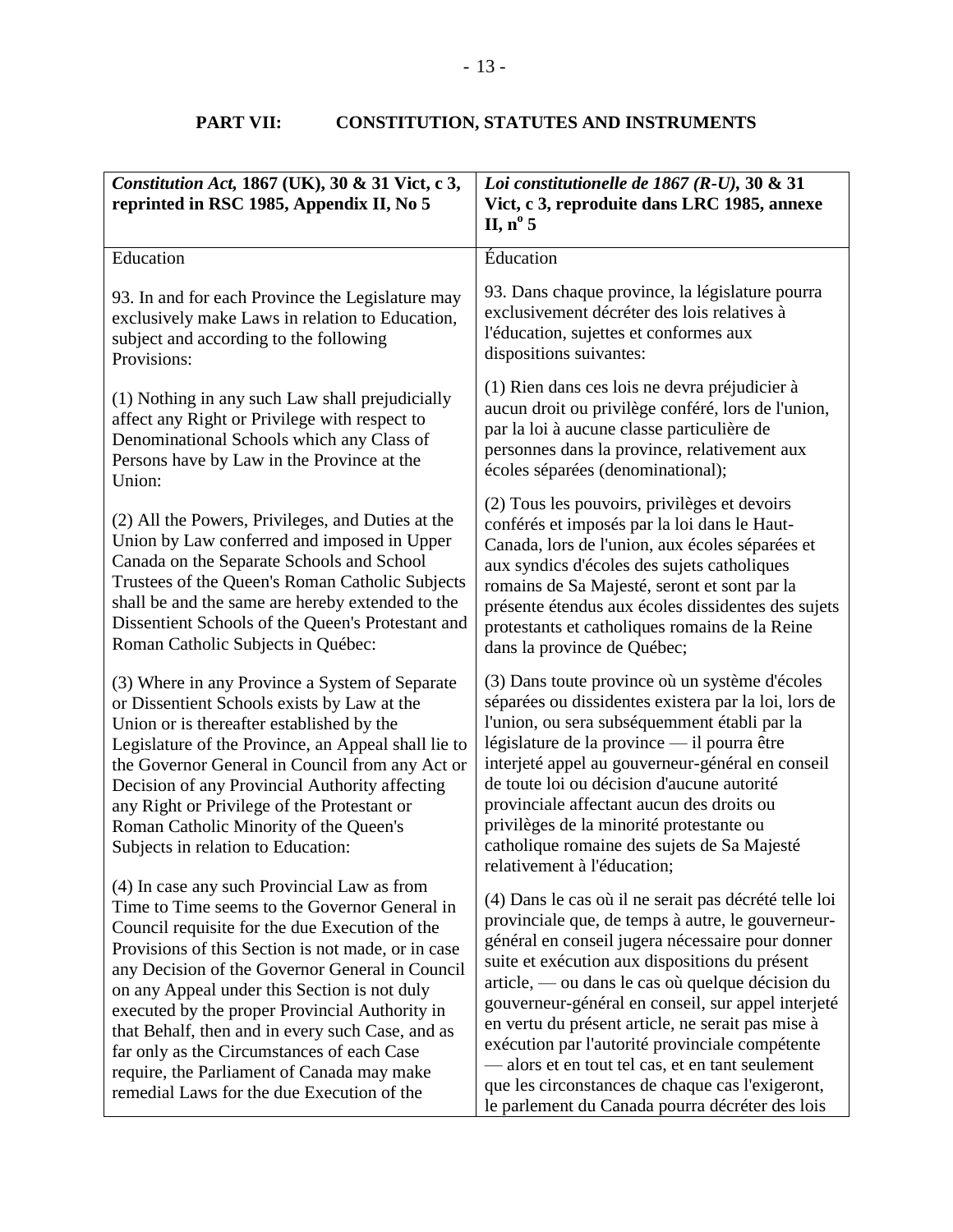| Constitution Act, 1867 (UK), 30 & 31 Vict, c 3,<br>reprinted in RSC 1985, Appendix II, No 5                 | Loi constitutionelle de 1867 (R-U), 30 $\&$ 31<br>Vict, c 3, reproduite dans LRC 1985, annexe<br>II, $n^{\circ}$ 5                                                                                             |
|-------------------------------------------------------------------------------------------------------------|----------------------------------------------------------------------------------------------------------------------------------------------------------------------------------------------------------------|
| Provisions of this Section and of any Decision of<br>the Governor General in Council under this<br>Section. | propres à y remédier pour donner suite et<br>exécution aux dispositions du présent article,<br>ainsi qu'à toute décision rendue par le<br>gouverneur-général en conseil sous l'autorité de<br>ce même article. |

| <b>Canadian Charter of Rights and Freedoms,</b><br>Part I of the Constitution Act, 1982, being<br>Schedule B to the Canada Act 1982 (UK),<br>1982, c 11. | Charte canadienne des droits et libertés, partie<br>I de la Loi constitutionelle de 1982, constituent<br>l'annexe B de la Loi de 1982 sur le Canada (R-<br>U), 1982 c 11.      |
|----------------------------------------------------------------------------------------------------------------------------------------------------------|--------------------------------------------------------------------------------------------------------------------------------------------------------------------------------|
| Whereas Canada is founded upon principles that<br>recognize the supremacy of God and the rule of<br>law:                                                 | Attendu que le Canada est fondé sur des<br>principes qui reconnaissent la suprématie de<br>Dieu et la primauté du droit :                                                      |
| []                                                                                                                                                       | []                                                                                                                                                                             |
| <b>Fundamental Freedoms</b>                                                                                                                              | Libertés fondamentales                                                                                                                                                         |
| 2. Everyone has the following fundamental<br>freedoms:                                                                                                   | 2. Chacun a les libertés fondamentales suivantes<br>$\cdot$                                                                                                                    |
| (a) freedom of conscience and religion;                                                                                                                  | <i>a</i> ) liberté de conscience et de religion;                                                                                                                               |
| []                                                                                                                                                       | $\left[\ldots\right]$                                                                                                                                                          |
| Multicultural heritage                                                                                                                                   | Maintien du patrimoine culturel                                                                                                                                                |
| 27. This Charter shall be interpreted in a manner<br>consistent with the preservation and<br>enhancement of the multicultural heritage of<br>Canadians.  | 27. Toute interprétation de la présente charte doit<br>concorder avec l'objectif de promouvoir le<br>maintien et la valorisation du patrimoine<br>multiculturel des Canadiens. |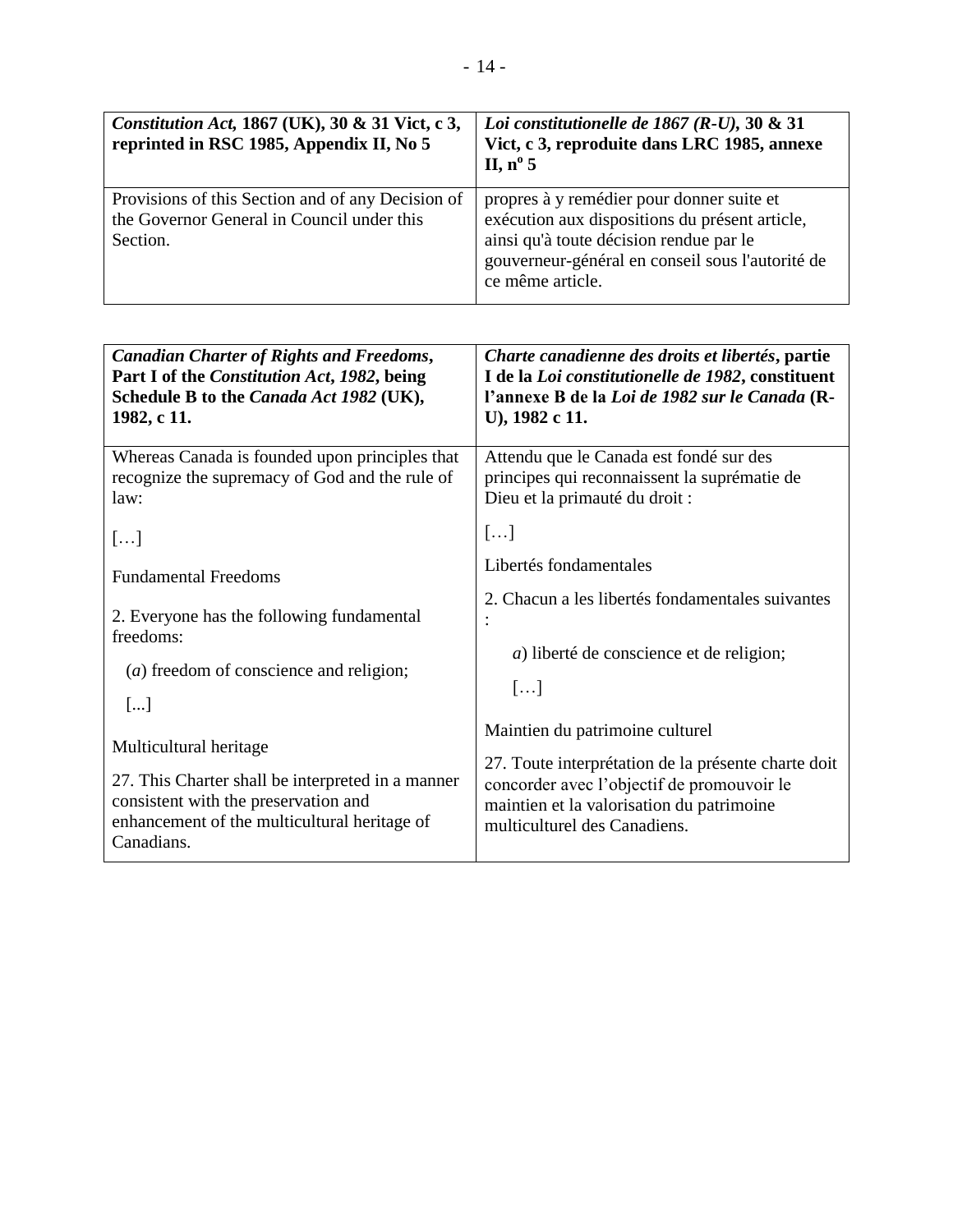| Québec charter of human rights and freedoms,                                                                                                                                                                                                                                                                                                                                                                                                                                                                          | Chartes des droits et libertés de la personne,                                                                                                                                                                                                                                                                                                                                                                                                                                                                                                                                                           |
|-----------------------------------------------------------------------------------------------------------------------------------------------------------------------------------------------------------------------------------------------------------------------------------------------------------------------------------------------------------------------------------------------------------------------------------------------------------------------------------------------------------------------|----------------------------------------------------------------------------------------------------------------------------------------------------------------------------------------------------------------------------------------------------------------------------------------------------------------------------------------------------------------------------------------------------------------------------------------------------------------------------------------------------------------------------------------------------------------------------------------------------------|
| <b>RSO, c C-12</b>                                                                                                                                                                                                                                                                                                                                                                                                                                                                                                    | <b>RSQ, c C-12</b>                                                                                                                                                                                                                                                                                                                                                                                                                                                                                                                                                                                       |
| Right to Equal Recognition and Exercise of<br><b>Rights and Freedoms</b><br>10. Every person has a right to full and equal<br>recognition and exercise of his human rights and<br>freedoms, without distinction, exclusion or<br>preference based on race, colour, sex, pregnancy,<br>sexual orientation, civil status, age except as<br>provided by law, religion, political convictions,<br>language, ethnic or national origin, social<br>condition, a handicap or the use of any means to<br>palliate a handicap. | Droit à légalité dans la reconnaissance et<br>l'exercise des droits et libertés<br>10. Toute personne a droit à la reconnaissance et<br>à l'exercice, en pleine égalité, des droits et<br>libertés de la personne, sans distinction,<br>exclusion ou préférence fondée sur la race, la<br>couleur, le sexe, la grossesse, l'orientation<br>sexuelle, l'état civil, l'âge sauf dans la mesure<br>prévue par la loi, la religion, les convictions<br>politiques, la langue, l'origine ethnique ou<br>nationale, la condition sociale, le handicap ou<br>l'utilisation d'un moyen pour pallier ce handicap. |